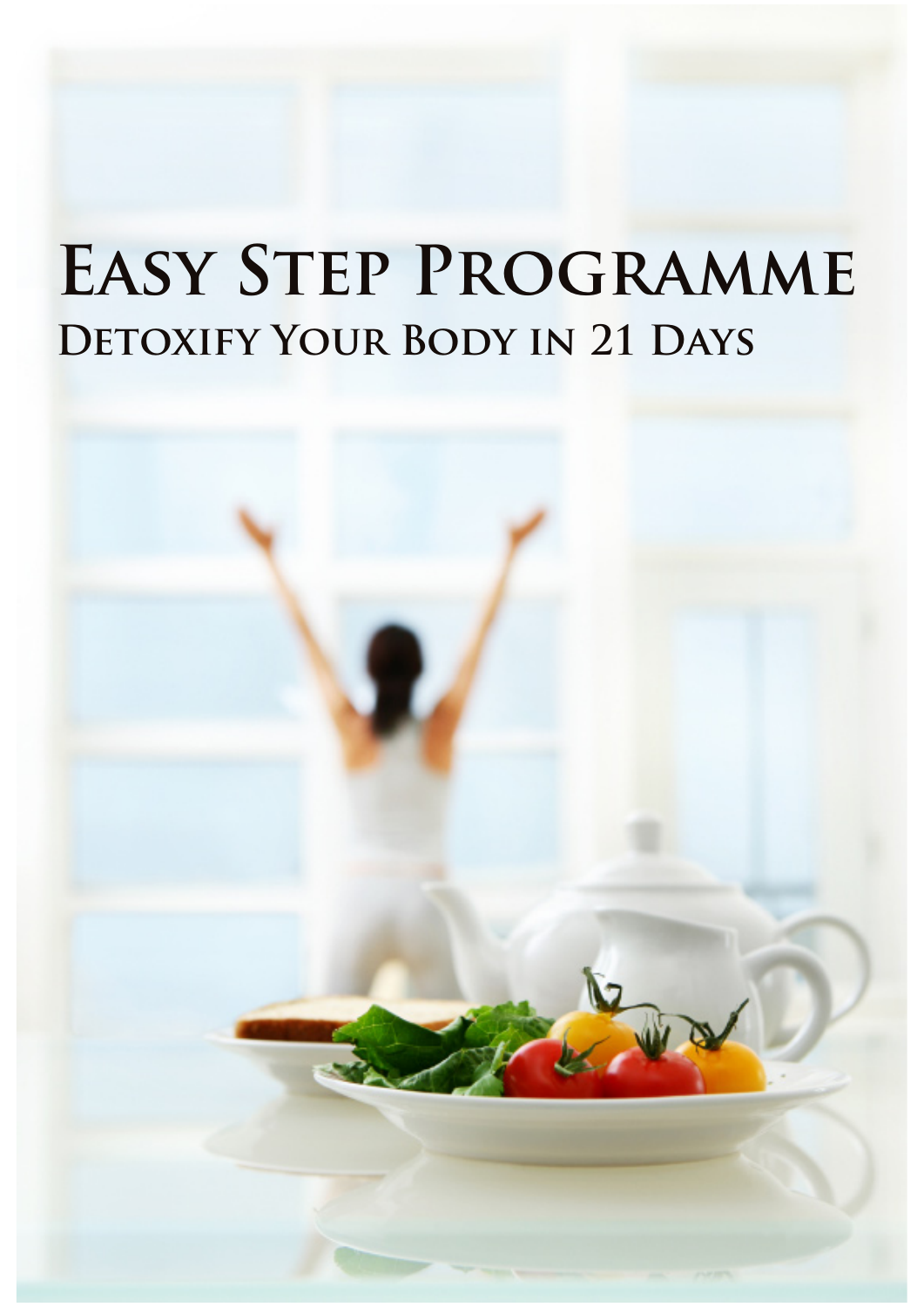### **Table of Contents**

| <b>EASY STEP PROGRAM:</b>                    |  |
|----------------------------------------------|--|
|                                              |  |
| MOST FREQUENTLY ASKED QUESTIONS ABOUT        |  |
|                                              |  |
|                                              |  |
| NUTRICLEAR BIO-DETOXIFICATION & REJUVENATION |  |
|                                              |  |
|                                              |  |
|                                              |  |
|                                              |  |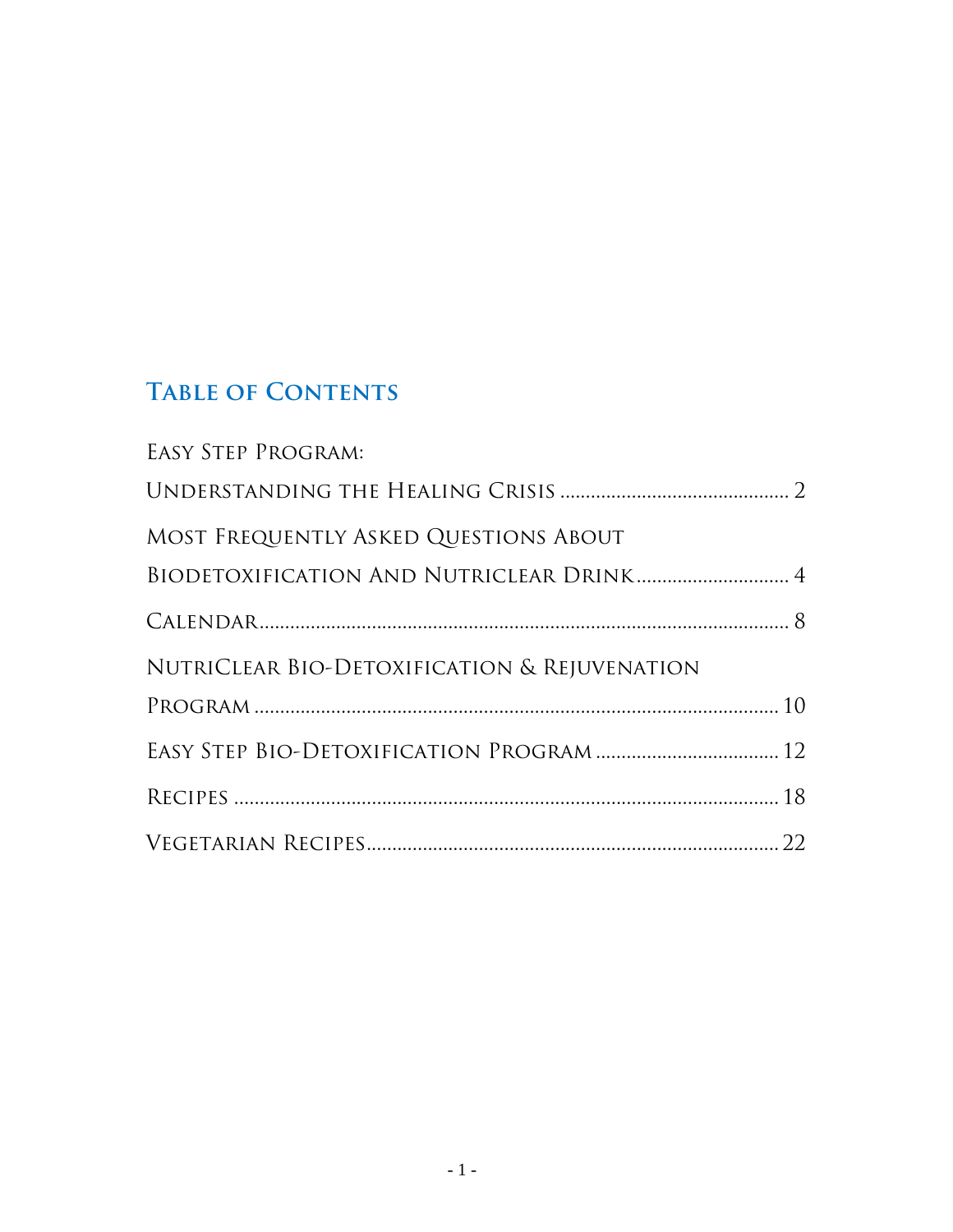### Easy Step Program: Understanding the Healing Crisis

You may feel worse before you feel better.

- o **In the process of bringing your body back to good health** you may experience some temporary pain or discomfort. Symptoms of cold, flu, dizziness, nausea and fatigue may occur. Do not be alarmed. These symptoms do not mean your treatments are not working, but quite the contrary. The discomfort is often a very positive sign that the healing process is taking place.
- o **A healing crisis is any of a wide range of symptoms** that may occur during the course of healing. Typically, the onset of these symptoms is very rapid. You may experience some symptoms immediately after a treatment, or up to 2 to 3 days later. The worst of the symptoms may last as little as a few hours or as long as several days. The longer the symptoms last, the stronger the healing crisis. But it is also characterised that when the symptoms have passed, you will feel better than prior to the crisis.
- o **Most patients do not understand the healing crisis** because of their experience with conventional medicine. Where the focus of conventional medicine is on eliminating discomfort and curing disease, holistic medicine seeks to address the underlying cause of pain and illness. It aims to balance the body's energy flow so that the body can restore itself to a healthy state.
- o **Disease is a long, gradual process** that occurs over time with stages of progressively ill health preceding it. It moves from less serious physical complaints to more serious ones, and then moves inward to deeper levels. Sometimes minor ailments are driven deeper into the body and become more serious with drug therapy, which suppresses the symptoms, but weakens the immune system. For example, you may first experience a skin problem, which seems to clear up. Later, the disease may progress inwardly to become asthma. Some time after that, you may even develop depression.
- o **Increasing a person's health** reverses the disease process, almost like putting a video of your disease on rewind. You must move through previous states of health and that is when old symptoms crop up, occurring in reverse order of their original appearance. The person with the skin problem may re-experience some depression, followed by some asthmatic episodes, and later on, the skin problem may re-occur.
- o **The aching body, headaches, nausea and fatigue** often felt during a healing crisis are primarily the effects of detoxification. In the healing process, the body is working to eliminate its storage of toxins; materials that have been collected in the colon, the tissues and in individual cells. In a sense, the body becomes more toxic temporarily until the toxins are excreted.
- o **Once you understand that some discomfort is normal**, and that symptoms can be a positive sign that healing is taking place, there are a number of things you can do to help your body during a healing crisis. First, try to follow your prescribed program correctly.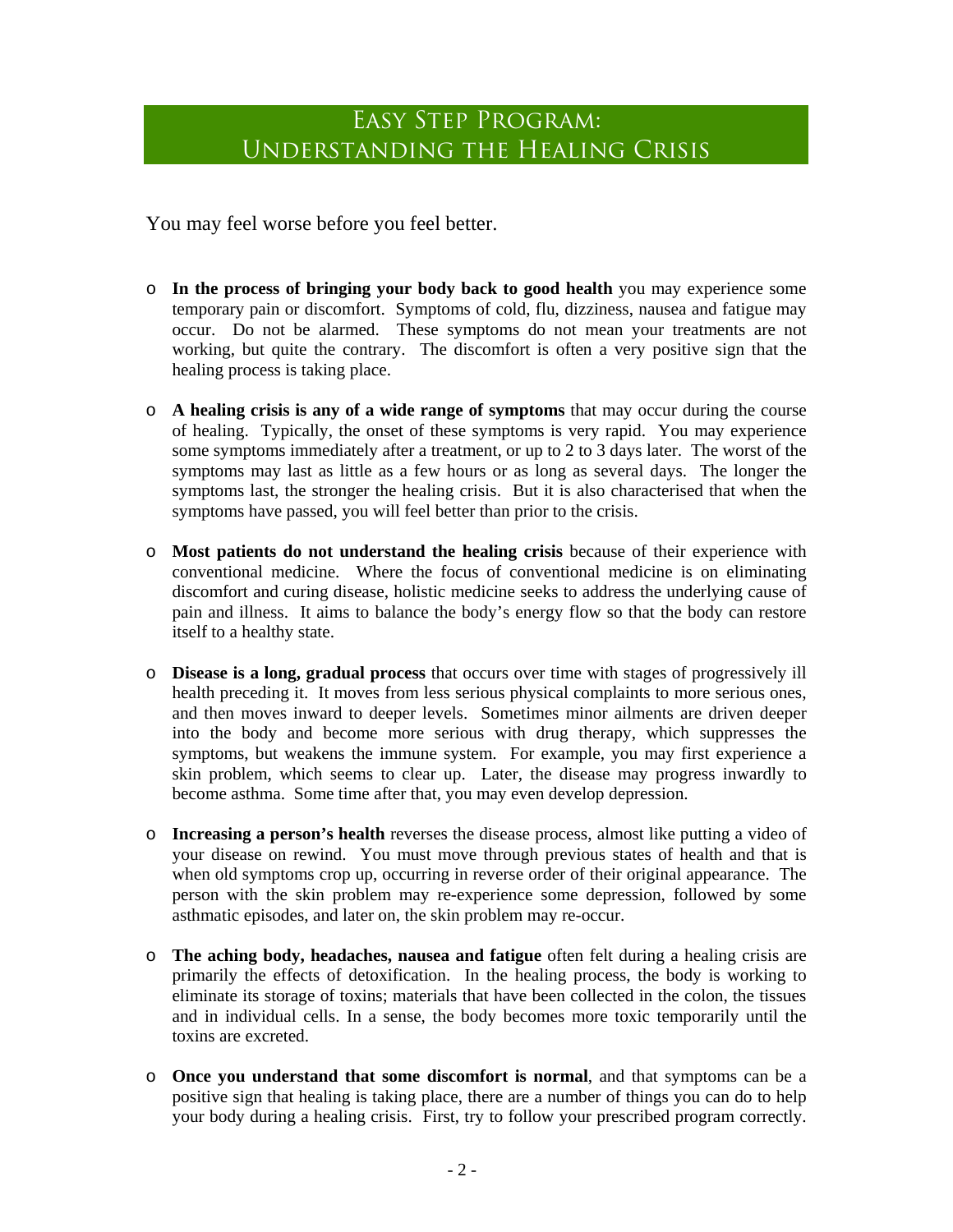Taking medications, such as antihistamines, aspirin or other painkillers, delay the healing process and may actually prolong the discomfort.

- o **Sufficient rest is very important** since your body is under a great deal of stress during the healing process. Similarly, your diet should consist of light, easy-to-digest meals and heavy, hard-to-digest foods should be avoided. Plenty of hot water should be taken throughout the day.
- o **Exercise is often helpful** especially if the crisis presents itself on an emotional level. Because many toxins leave the body through the skin, light brushing of the skin with a natural bristle brush can help stimulate blood and lymph flow. Soaking in a warm bath with Epsom salts may also be helpful.
- o **Reducing environmental stresses** can help a healing crisis pass more quickly. Take a good look at your daily stress level. Your diet, smoking habits, alcohol intake and other lifestyle elements may need to be changed.
- o **Attitude can be one of the most beneficial factors** in coping with healing crisis. A positive attitude will allow you to relax and to recognise that the symptoms are temporary and your treatment is on target.
- o **Keep the lines of communication open** with your practitioner. Report your symptoms and allow the Health Care Practitioner to help you if your symptoms become intolerable. Adjustments in the degree or frequency of treatments may be possible to lessen your discomfort.
- o **The road to good health is an exciting and rewarding journey**, but like any worthwhile endeavour, it has some challenges. The healing crisis is an opportunity for you to understand the process your body is going through to reach a state of health. Despite symptoms, you should experience more areas of improvement than discomfort. These brief episodes of symptoms should be considered signs of progress and an indication that you're on the road to good health.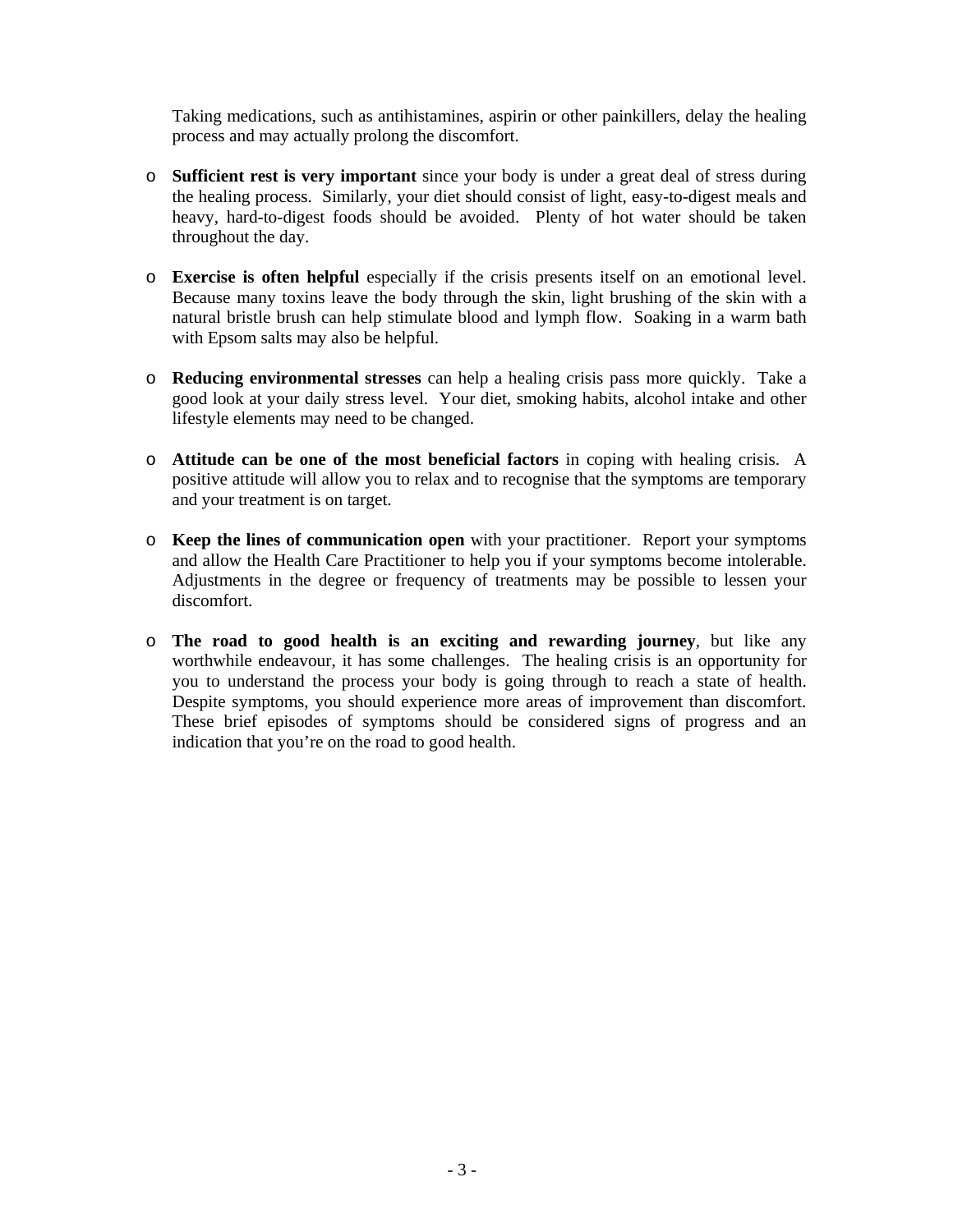#### **Q1. What are NutriClear and NutriClear-S?**

**A1: NutriClear** and **NutriClear-S** are chemically defined foods, designed to support the nutritional needs of a wide spectrum of patients – even those who are sensitive to certain foods or chemicals. **NutriClear** and **NutriClear-S** have been formulated with the highest quality ingredients and are compatible with vegetarian foods, some of which you are likely to be allergic or sensitive to.

**NutriClear** and **NutriClear-S** are often used as meal replacements in cleansing or "metabolic clearing" programs. Metabolic clearing refers to the processes responsible for eliminating toxic substances that have built up in the body. Most people encounter toxic agents in their work or home environment, due to pollutants in air, water and beverages, and, of course, foods. Drugs and alcohol also contribute to the toxic burden, as do potentially harmful materials generated by intestinal bacteria. Removing accumulated toxic materials enables the body to recover from imbalances, and therefore, enables it to work more efficiently. **NutriClear-S** is designed for those patients needing extra calories in their program, and for whom soy is beneficial.

#### **Q2: How can NutriClear and NutriClear-S Help balance the body's chemistry?**

#### **A2: Specific nutrients can help improve your nutritional status in a variety of ways:**

• **Help to convert fat and carbohydrate to energy, while maintaining muscle tissue.** 

Some nutrients, such as amino acids, function as building blocks; others are enzyme helpers (cofactors that function as metabolic "spark plugs"), still others function as fuels to run the body's machinery. When these are limited by inadequate diet or problems with digestion or absorption, nutritional imbalances and reduced ability to repair wear-and-tear can occur.

#### **Key nutrients:**

 **B vitamins – niacin, riboflavin, pantothenic acid Trace elements – zinc, copper, manganese Amino acids – rice protein (NutriClear) or soy protein (NutriClear-S), together with lysine and threonine Fuels and essential fatty acids – canola oil, rice carbohydrate** 

#### • **Help eliminate potentially harmful substances.**

NutriClear provides a full range of nutrients that support the processing and disposal of waste materials and other potentially harmful materials. The liver functions as the body's major waste disposal unit and specific nutrients can help in this role.

#### **Key nutrients: Niacin, riboflavin, pantothenic acid, zinc, cysteine, glutathione**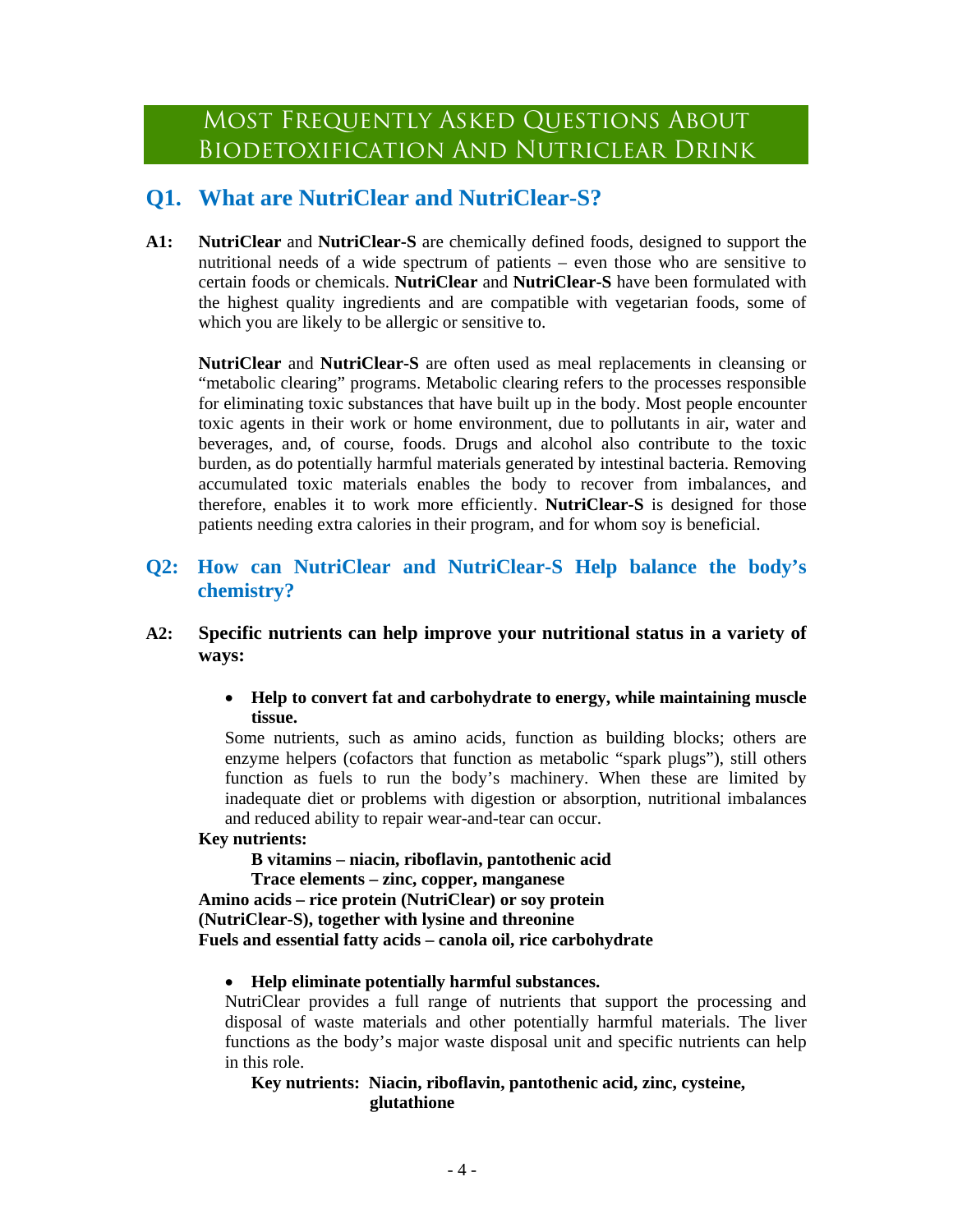#### • **Help protect the body against free radicals and oxidation.**

Pollutants such as ozone and nitrogen oxides, cigarette smoke and other substances, lead to the formation of free radicals – "pyromaniac molecules" – that randomly attack cells and increase the body's need for substances called antioxidants. Antioxidants serve to block or inactivate free radicals.

#### **Key antioxidants: Natural mixed carotenoids, Vitamins C & E, N-acetylcysteine, selenium, glutathione**

#### • **Help improve intestinal health.**

The intestinal lining is the primary barrier against foreign materials. When the intestine is compromised, digestion and nutrient absorption decrease, and the intestine may become "leaky," allowing unwanted substances to enter the bloodstream.

**Keys to the intestinal health: Trace minerals, B-complex vitamins, Lglutamine (an amino acid) and quercetin (bioflavonoid)** 

#### **Q3. How much weight can I expect to lose on the Bio-Detoxification Program?**

**A3:** NutriClear drink and other supplements in the bio-detoxification program are not formulated for weight loss. However, fluid retention or bloating is a symptom of toxicity. As people begin to detoxify, they will lose retained fluids, which may result in the loss of 2 to 10 pounds.

#### **Q4. What happens if my symptoms worsen during the Detoxification Program?"**

**A4:** If your symptoms get worse, it's due to the healing crisis. Please read Dr. Abbas Qutab's article on "healing crisis", carefully. Remember to drink up to 3-5 pints of water over the course of a day and add some sea salt to your food, not to overexert physically, and to allow yourself to be "sluggish" while your body is detoxifying. After you detoxify, you will regain your vitality.

#### **Q5. What side effects can I expect?**

**A5:** Individual response to cleansing programs is highly variable due to personal differences in biochemical makeup, stress levels, toxin build-up, and medical histories. Individuals sometimes experience headaches, joint pain, mood swings, constipation or other side effects. These side effects are commonly associated with cleansing programs and usually dissipate within a week to 10 days. Notify your health care provider if you develop any adverse symptoms, or encounter discomfort while using this product with your individualised program.

#### **Q6. When should I begin to feel better?**

**A6:** Your medical history, including the use of medications, exposure to toxic materials in the workplace, and your age can affect the rate of improvement. A slower response time might be expected for older patients. Most people begin to feel better within one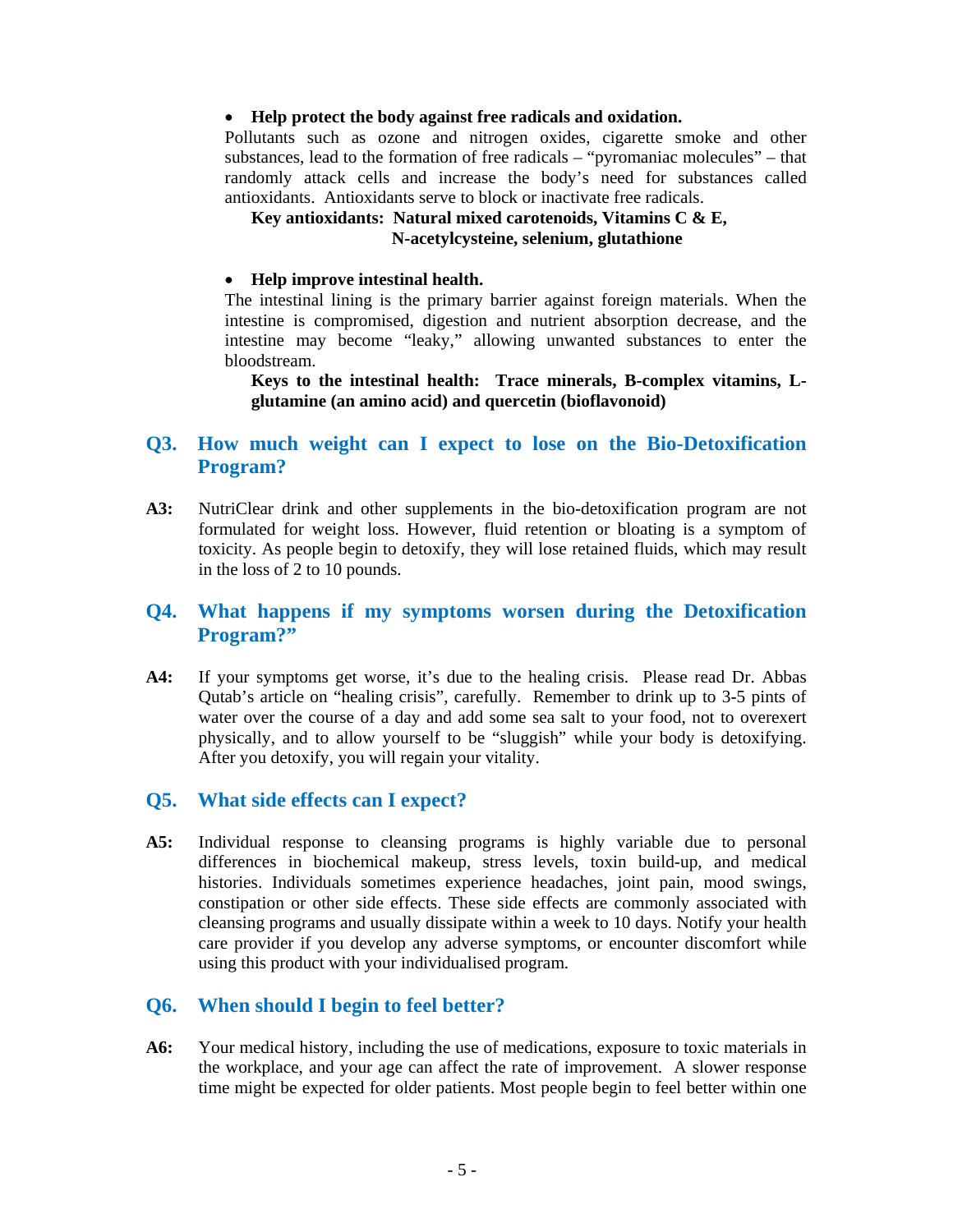to two weeks on the cleansing program; others may take a longer time to see an improvement in their symptoms.

#### **Q7. Can I mix my NutriClear drink in juice?**

**A7:** Ideally, it is best to mix it in bottled spring or purified water, and only add fresh fruit if necessary. Many people enjoy the additional flavour fruit can provide, and sometimes people need extra phytonutrients, which are found in organic blueberries, wild berries, and strawberries. Therefore, the drink may be blended with these fruits. Clinical practice shows diluted organic pear juice is the least likely to cause a reaction while on the detoxification program.

#### **Q8. Why do you recommend white rice instead of brown rice?**

**A8:** Nutritionally, brown and white rice are very similar. The chief advantage of brown rice is its high fiber content and B-vitamin levels. However, it has been found that individuals are less likely to experience a larger "reaction" to white rice than to brown. Brown rice contains lecithin, like phytohemagglutinin, a large plant protein, which can stimulate agglutination, or sticking together, of red blood cells and the proliferation of lymphocytes associated with the allergic response. If you don't like standard white rice, I suggest trying basmati rice, which is an excellent choice among types of white rice, because of its delicious taste and nutritional profile.

#### **Q9. Is it OK to exercise while I am on the Detoxification Program?**

**A9:** Yes, clinical experience has shown that some individuals experience reduced energy and stamina due to the body's detoxification process. If you exercise regularly, give yourself permission to ease up on the time and intensity of your workout. If you do not exercise regularly, it may be best to wait until you have finished the detoxification program. However, it is okay to go for a walk and enjoy nature.

#### **Q.10 What is the reason for putting me on a restricted or elimination diet during the detoxification program?**

**A10**: One of the purposes of the Bio-detoxification program is to potentially remove all allergenic and provocative foods from your diet, and allow you to choose from a group of healthy and organic foods, to which you are less likely to be allergic. The foods allowed are based on the scientific literature available, and do not contain any ingredients that could interfere with the cleansing process. This helps to put less stress on the digestive system and support the liver detoxification.

#### **Q.11 What are the main foods I will be avoiding?**

**A11**: The Bio-detoxification booklet will take you through the approach step by step and will also provide you with breakfast, lunch, and dinner recipes. However, for informational purposes, the following chart will describe the main foods to avoid during the Bio-Detoxification program, and also the reasons behind avoiding them.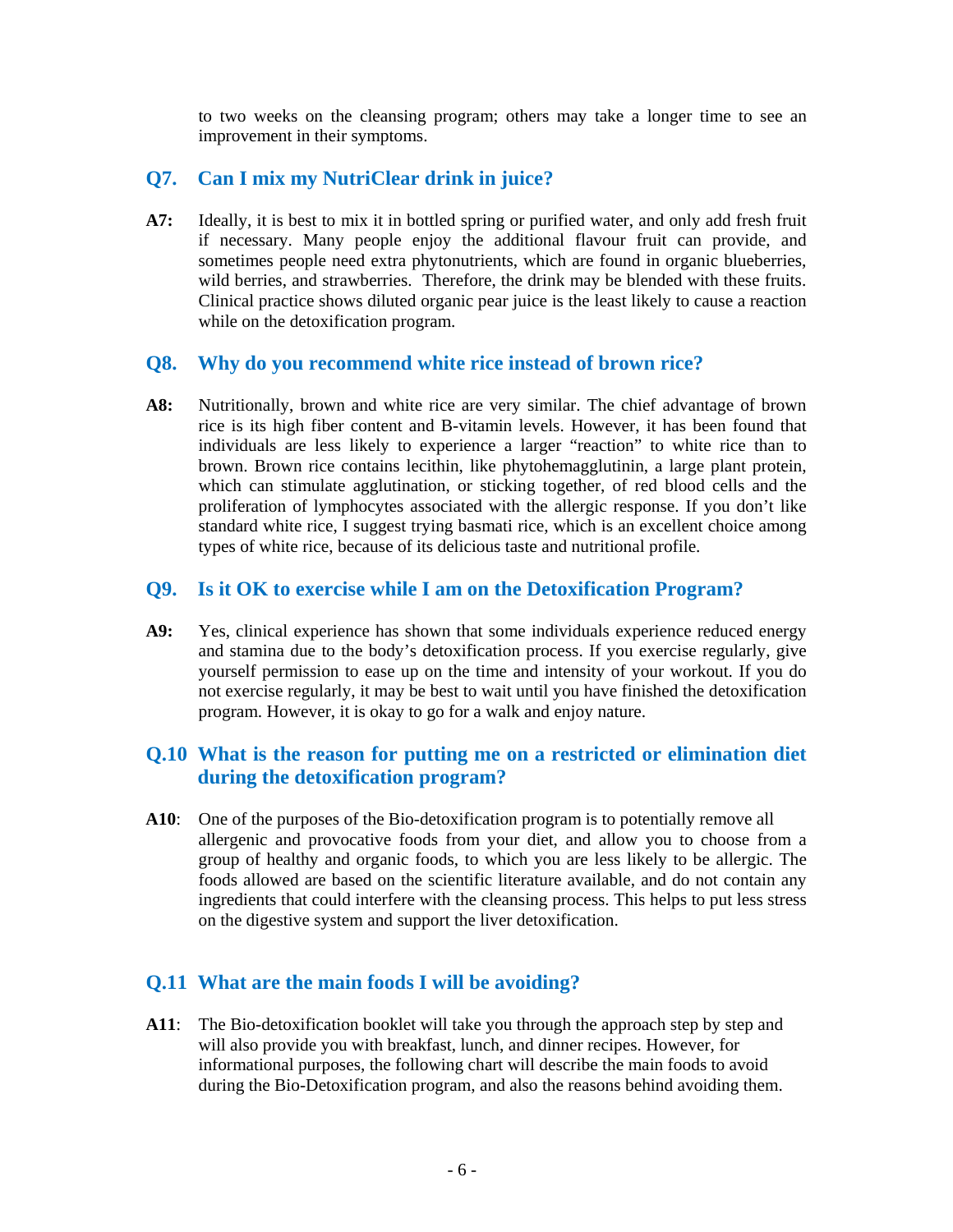#### FOODS TO AVOID CONSERVERSE WHY?

- 1. All gluten-containing foods like wheat, rye, oats, and barley, which are commonly found in breads, pasta, and other products from refined flour.
- 2. Alcohol, caffeine:- including coffee, black teas, sodas and soymilk. All soda and fruit drinks that are high in refined sugars.
- 3. Pork, cold cuts, bacon, hot dogs, canned meat, sausage, and shellfish.
- 
- 5. Eggs and all dairy (milk, cheese butter, yoghurt, etc.).
- 6. Citrus fruits or juices, strawberries and pineapples.
- 7. Foods high in fats and oils, including peanuts, refined oils, margarine, and shortening.
- 8. Any other foods not listed on these pages that you know you are allergic to.

 The most common allergies are caused by this group of foods. By avoiding these foods for a few weeks your system gets a chance to relax and clear itself out. You may not even know you have an allergy to these foods because the symptoms may be so subtle.

 Both alcohol and caffeine are hard on the liver, and this is going to be your liver's vacation.

 Meats are typically high in nasty things like oestrogens, antibiotics, and other ingredients utilised in processing.

4. Corn and tomato sauce. These vegetables are common allergens.

 Dairy products are most likely to cause allergies.

These fruits are common allergens.

 This diet was designed to lessen the burden placed on your system by eliminating many foods, including those high in fats and refined and processed high in fats and refined and processed oils.

 Give your healthcare practitioner a list of all foods that you know you are allergic to.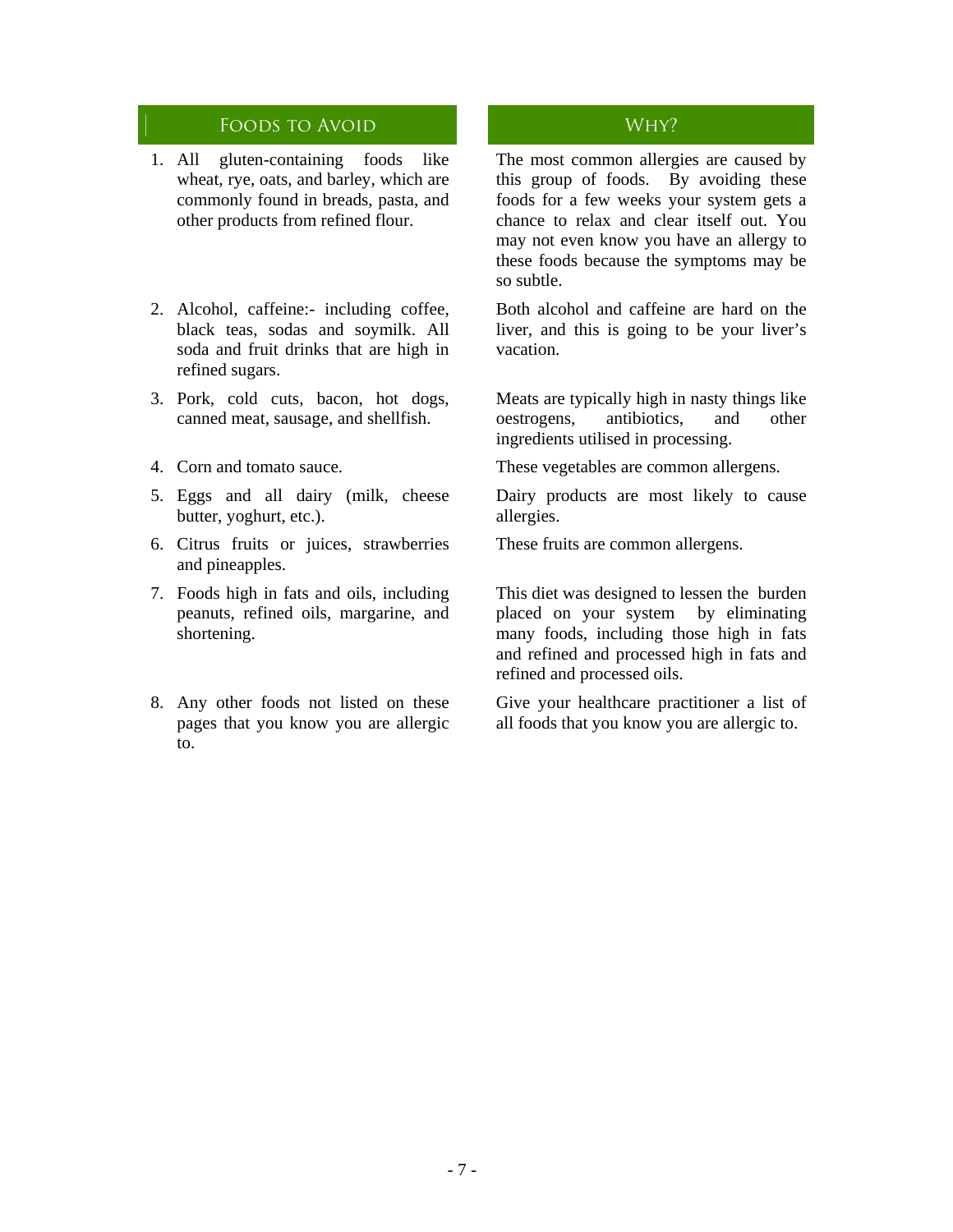### **CALENDAR**

To help keep track of your 21-day program, complete the calendar below. Begin by noting the dates of the month on which your 21-day program will take place. Then, mark days 1 through 21 of your program, and note the physical or emotional symptoms you experience during the detoxification.

| <b>Sunday</b> | <b>Monday</b> | <b>Tuesday</b> | Wednesday | Thursday | Friday | <b>Saturday</b> |
|---------------|---------------|----------------|-----------|----------|--------|-----------------|
|               |               |                |           |          |        |                 |
|               |               |                |           |          |        |                 |
|               |               |                |           |          |        |                 |
|               |               |                |           |          |        |                 |
|               |               |                |           |          |        |                 |
|               |               |                |           |          |        |                 |
|               |               |                |           |          |        |                 |
|               |               |                |           |          |        |                 |
|               |               |                |           |          |        |                 |
|               |               |                |           |          |        |                 |
|               |               |                |           |          |        |                 |
|               |               |                |           |          |        |                 |
|               |               |                |           |          |        |                 |
|               |               |                |           |          |        |                 |
|               |               |                |           |          |        |                 |
|               |               |                |           |          |        |                 |
|               |               |                |           |          |        |                 |
|               |               |                |           |          |        |                 |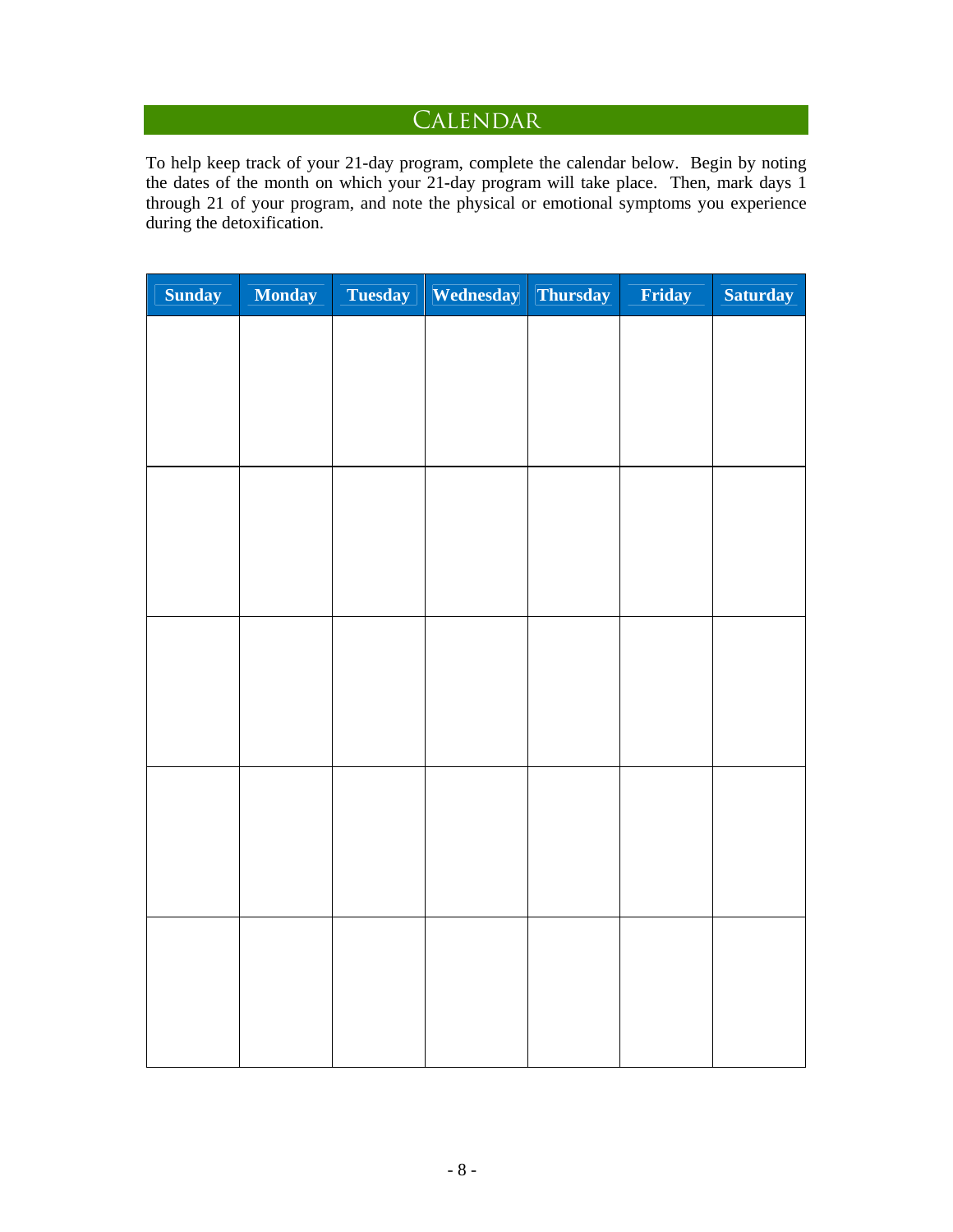**In addition to your Bio-Detoxification program, please take the following supplements,**  beginning the first day of your program. These supplements are specific to your **individual needs and will allow your body to cleanse the liver and GI tract.** 

## $R_x$ :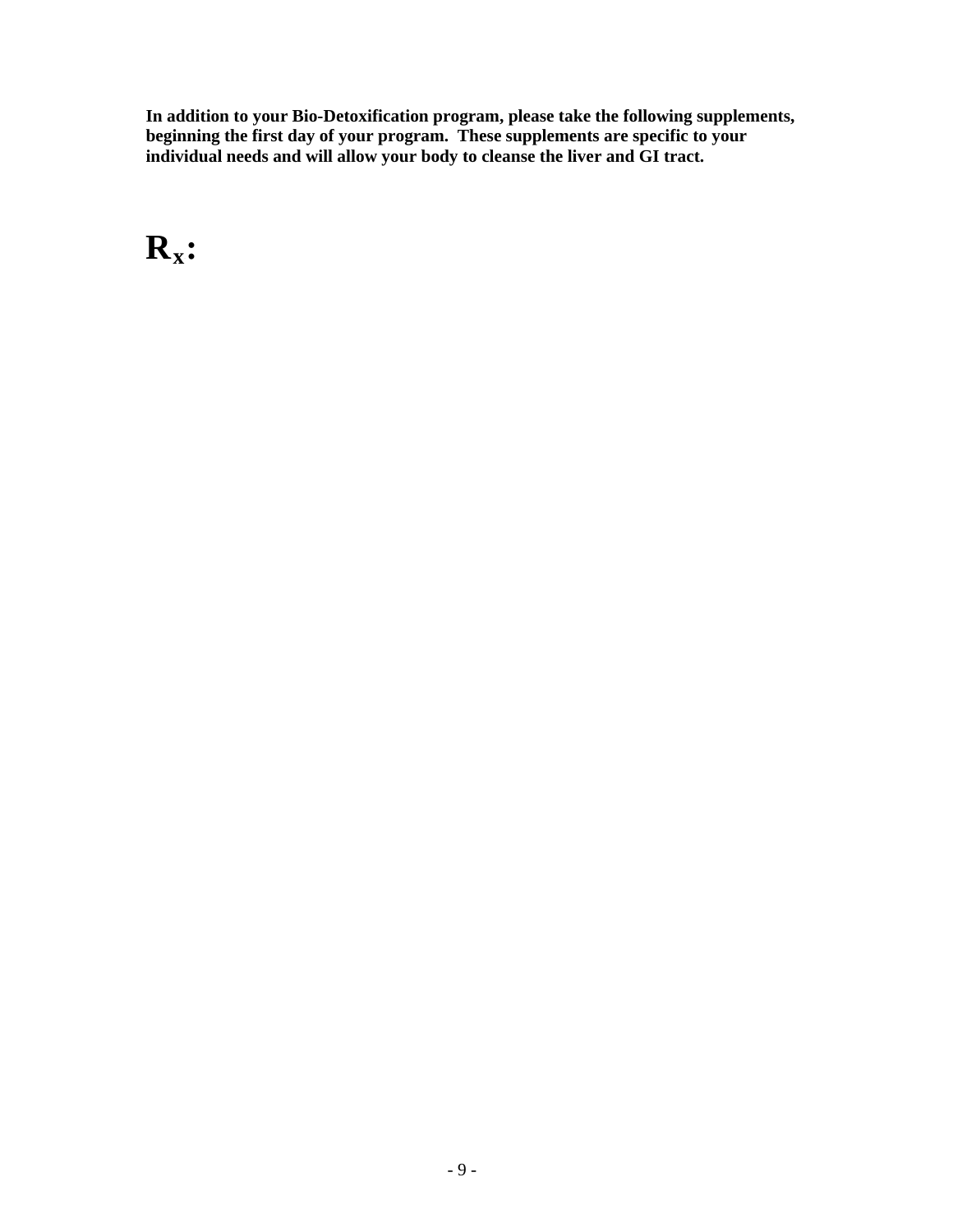### NUTRICLEAR BIO-DETOXIFICATION & Rejuvenation Program

I have recommended the NutriClear Bio-Detoxification and Rejuvenation Program for you. Bio-Detoxification is designed to reduce your body's load of toxic substances, which may be present from either external sources (drugs, chemicals, alcohol) or your own physiological activities (bacterial toxins, intestinal toxins, metabolic byproducts). By following this program, you will eliminate many food and metabolic toxins or allergens, and achieve more "healthy" function and vitality.

NutriClear is a complete and nutritionally balanced therapeutic food. NutriClear is carefully formulated so that even the most sensitive individuals can depend on it effectively, for relief of toxicity symptoms. NutriClear supports the detoxification processes of your body and provides you with the essential nutrients necessary for effective metabolic cleansing.

The therapeutic program is divided into two stages:

- 1. **Remove** the toxins
- 2. **Repair** the liver and digestive tract

Before you begin this diet, read the following pages completely. If you know you have problems with any of the recommended foods, discuss your situation with your healthcare provider. Although only the most widely tolerated foods have been selected, each individual will react differently.

### **Some Tips as You're Starting Out:**

- 1. Foods that are most likely to cause allergy/sensitivity reactions have been eliminated from this diet. **Do not make food substitutions**, except as allowed in these instructions.
- 2. This diet is **not designed to be a weight-loss program**. Calories are not the concern. Beginning with Day 4, portions can be adjusted so you never have to feel hungry.
- 3. There is **flexibility** within the daily menus provided. For example, if you are a large, active male, you may want to eat larger portions. If you have sensitivity or an aversion to some foods, you may choose substitutions from the lists provided.
- 4. Starting Day 1 of the Bio-Detoxification program, take only the **nutritional supplements** that have been prescribed by your healthcare provider. Do not take any extra vitamins or herbs. **Your healthcare provider should monitor prescription drugs**. Sometimes patients are able to reduce their usual dosage of prescription drugs after they have been on the NutriClear program.
- 5. **Whenever possible, select organically grown fruits and vegetables** to avoid exposure to toxins. All produce should be washed well to remove chemicals.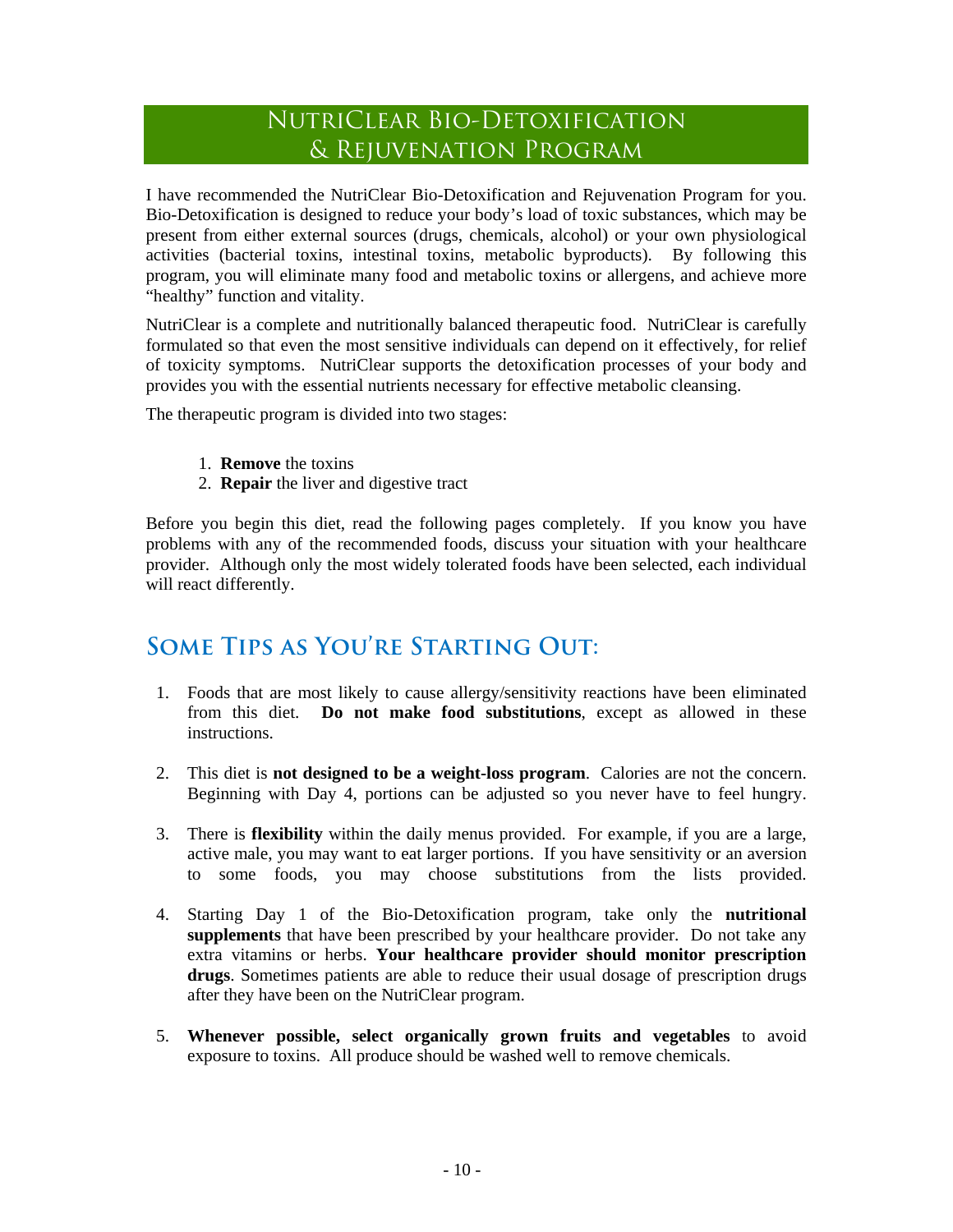- 6. Now is a perfect time to become familiar with your **local health food store** to locate any of the unfamiliar foods listed in the diet. A health food store is also a good place to purchase organic foods.
- 7. Remember that the **foods, which may cause sensitivity reactions,** are very often the foods you eat most frequently. Therefore, where food choices are offered during the program, try to select unusual foods, or foods you have not eaten in some time. And, don't eat the same foods day after day.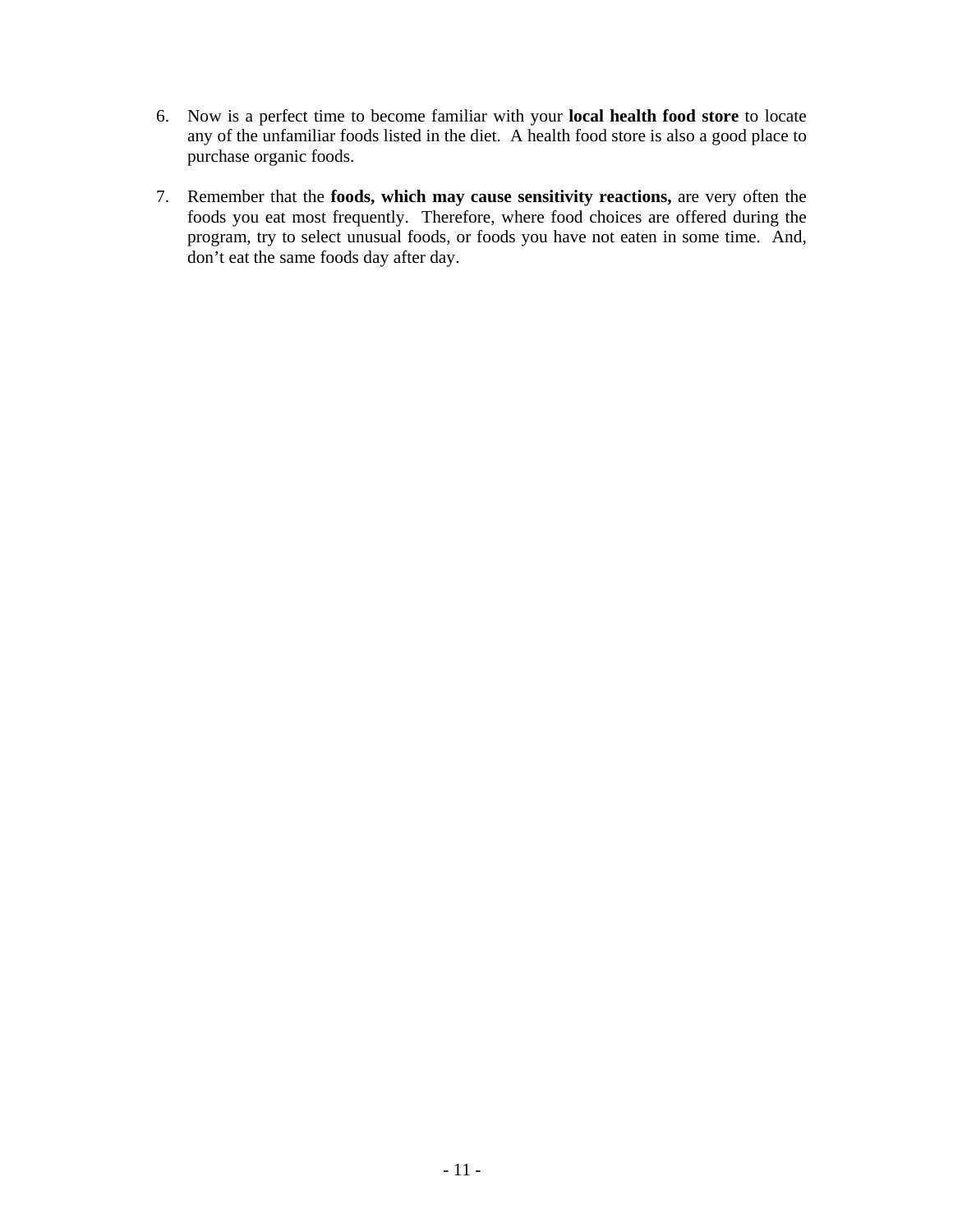#### Easy Step Bio-Detoxification Program

#### **NutriClear Mixing instructions**

Blend 8 oz. room temperature, or chilled, water with two (2) scoops NutriClear. Use only filtered or distilled water; slightly more or less water may be used to suit individual tastes. Consume slowly. Too rapid consumption may cause headaches in some people. In some circumstances, your healthcare provider may suggest supplementing additional nutrients to the mixture, such as fresh/frozen fruit or extra Rice Protein Concentrate.

#### **Specific NutriClear Mix Instructions**

Based on your personalised needs, mix the following nutrients:

1. 2. 3. 4. 5.

### **Days 1-7:**

\*Congratulate yourself on starting the Bio-Detoxification Program.

- You will consume **NutriClear drinks three (3) times daily** (Day 1-7).
- There is **no limit to the amount** of food you can eat from day one (1) of the program.
- Be sure to drink **plenty of room temperature water**.
- You may add a little amount of **white rice** to any meal as a bulk.
- All vegetables may remain raw, stir-fried, or steamed. **Always add extra-virgin olive oil to vegetables.**
- **SNACK OPTIONS:** If needed, the best choice is to take 2 extra scoops of the NutriClear mix between meals. Other options would be celery sticks with almond butter, steamed broccoli or carrots, or a small salad with extra-virgin olive oil and lemon or lime.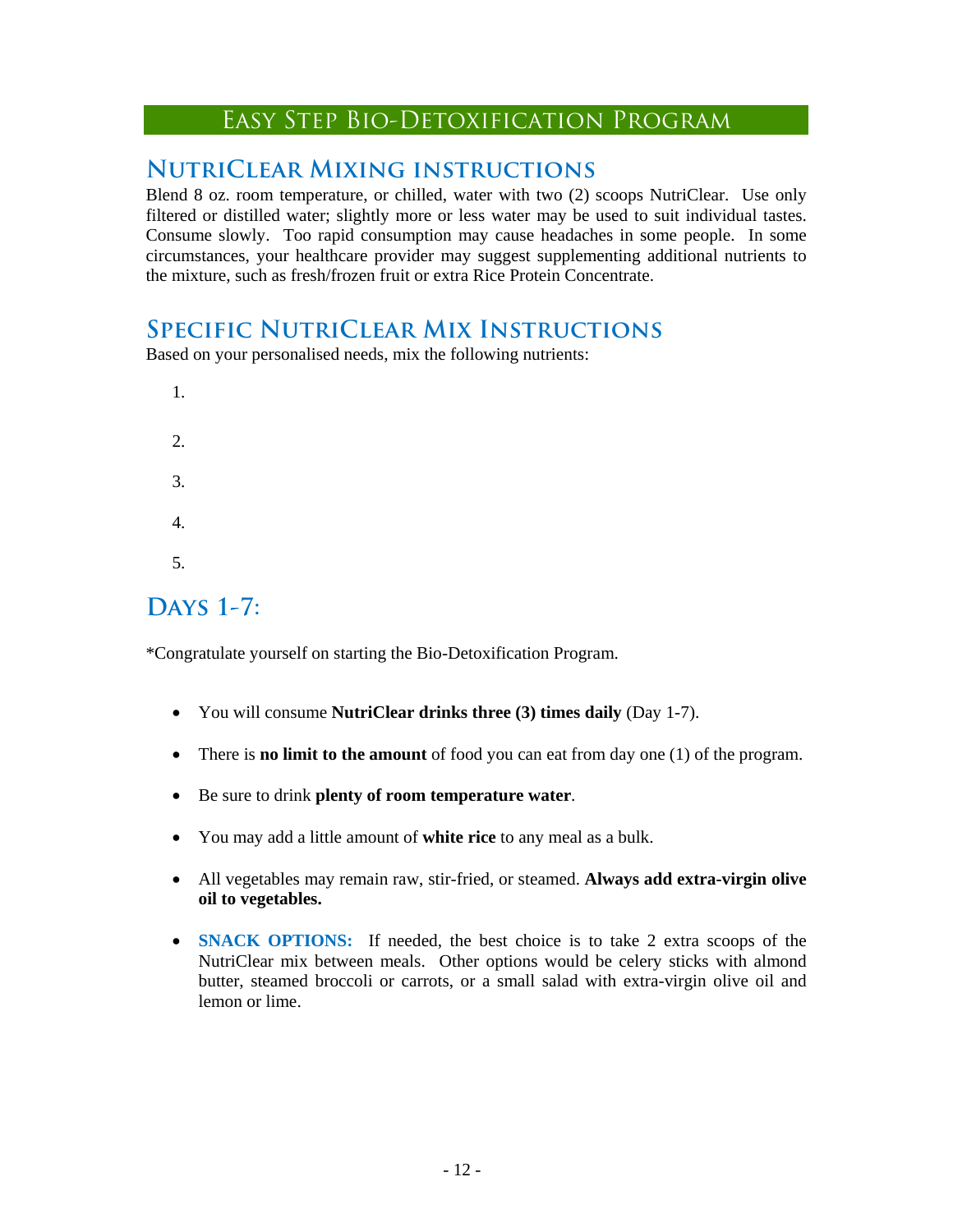### **Daily Sample Menus:**

| Day 1 Breakfast | 8 a.m.  | NutriClear Mix                                                                                                                                                                                                            |
|-----------------|---------|---------------------------------------------------------------------------------------------------------------------------------------------------------------------------------------------------------------------------|
| Lunch           | 12 noon | NutriClear Mix, spinach salad: 1/2 cup of fresh<br>organic spinach leaves, $\frac{1}{4}$ or $\frac{1}{2}$ cup of sliced fresh<br>mushrooms, 1/2 sliced tomato. Add extra-virgin olive oil<br>seasoned with lemon or lime. |
| Snack           |         | NutriClear Mix                                                                                                                                                                                                            |
| Dinner          | 6 p.m.  | 4-6 oz. baked turkey breast with either 4-5 oz. baked<br>winter squash or 1 medium sweet potato. Enjoy this<br>with steamed asparagus or green beans.                                                                     |
| Day 2 Breakfast |         | NutriClear Mix                                                                                                                                                                                                            |
| Lunch           |         | NutriClear Mix, mixed-green salad or green veggies<br>stir-fried in olive oil, plus sliced cucumber or<br>steamed broccoli.                                                                                               |
| Snack           |         | NutriClear Mix                                                                                                                                                                                                            |
| Dinner          |         | Oven-roasted vegetables (see recipe #10)<br>and 4-6 oz. baked salmon.                                                                                                                                                     |
| Day 3 Breakfast |         | NutriClear Mix                                                                                                                                                                                                            |
| Lunch           |         | NutriClear Mix, fresh mixed greens, stir-fried with<br>chicken, or a salad with chicken. Use olive oil and<br>lemon dressing.                                                                                             |
| <b>Snack</b>    |         | NutriClear Mix                                                                                                                                                                                                            |
| Dinner          |         | Pinto beans and rice with steamed broccoli,<br>cauliflower or stir-fried vegetables, or a mixed-green<br>salad with salmon.                                                                                               |
| Day 4 Breakfast |         | NutriClear Mix                                                                                                                                                                                                            |
| Lunch           |         | NutriClear Mix, mixed-green salad with olive oil<br>and lemon, and an organic chicken breast.                                                                                                                             |
| Snack           |         | NutriClear Mix                                                                                                                                                                                                            |
| Dinner          |         | Almond butter on rice crackers, with red-leaf<br>or romaine lettuce. Use extra-virgin olive oil with<br>lemon/lime as dressing, and add 1 can water-based tuna.                                                           |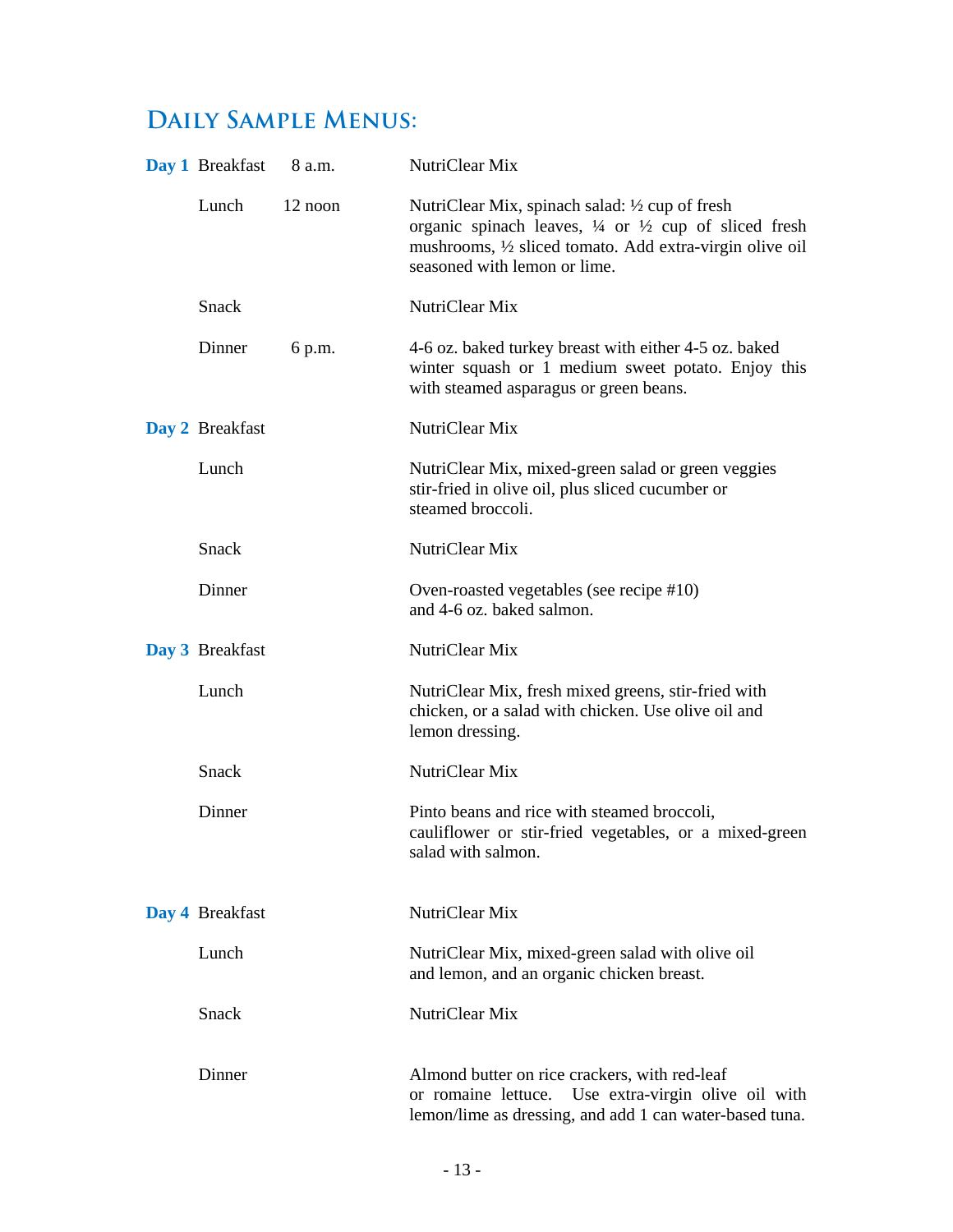| Day 5 Breakfast | NutriClear Mix                                                                                                                                                                                    |
|-----------------|---------------------------------------------------------------------------------------------------------------------------------------------------------------------------------------------------|
| Lunch           | NutriClear mix, lightly steamed broccoli, with<br>olive oil and lemon/lime dressing. You may add basil or<br>oregano with sliced cucumber, and red onion with<br>turkey breast or chicken breast. |
| Snack           | NutriClear Mix                                                                                                                                                                                    |
| Dinner          | Chicken breast with green beans and baked winter<br>squash, or spicy baked Flounder fillet with mixed green<br>salad* (see recipe $#11$ ).                                                        |
| Day 6 Breakfast | NutriClear Mix                                                                                                                                                                                    |
| Lunch           | NutriClear Mix, and stir-fried mixed vegetables,<br>with almonds and steamed white rice.                                                                                                          |
| <b>Snack</b>    | NutriClear Mix                                                                                                                                                                                    |
| Dinner          | Steamed vegetables with baked Haddock and Tahini<br>*(see recipe #9).                                                                                                                             |
| Day 7 Breakfast | NutriClear Mix                                                                                                                                                                                    |
| Lunch           | NutriClear Mix, plus marinated vegetables * (see recipe<br>$#1$ ).                                                                                                                                |
| Snack           | NutriClear Mix                                                                                                                                                                                    |
| Dinner          | Halibut or Cod fillet with steamed spinach.                                                                                                                                                       |

### DAY 8-10 TOTAL TOXIN REMOVAL PHASE:

The goal of the **Total Toxin Removal Phase** is to wash foreign or toxic substances out of the body; substances that may contribute to sensitivity and the overburdening of the body's natural Bio-Detoxification system. The majority of patients must eliminate all foods except NutriClear or NutriClear smoothies for three days. Some individuals may need to extend this phase for as long as 4-5 days. The exact duration should be determined in consultation with your healthcare provider.

It is important for you to **follow the Total Toxin Removal Phase very carefully**. A small amount of the wrong substance can prevent effective cleansing.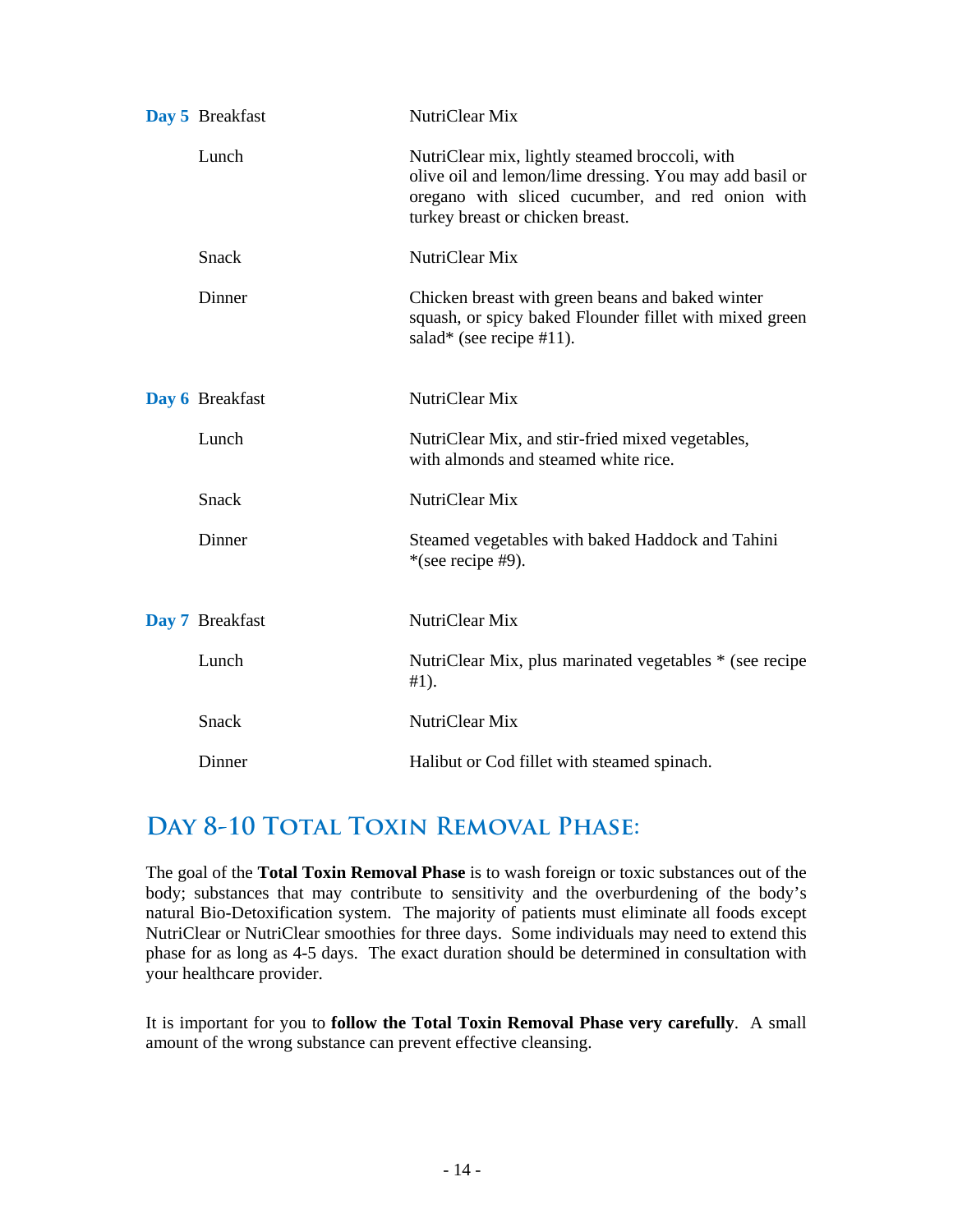### **Day 8-10 Instructions:**

- Drink five (5) or more NutriClear beverages each day, and drink at least 5 additional 8 oz. glasses of water, daily.
- Space your NutriClear drinks approximately three hours apart. For example: 7 a.m., 10 a.m., 1 p.m., 4 p.m., and 7 p.m.
- No other food is allowed, except water.

### **What to Expect During the Total Toxin Removal Phase:**

Depending upon the degree of toxic load your body is carrying, you can expect some symptoms as those elements work their way out of your system. This usually occurs on Day 9 or 10, or later, depending on the individual.

Typical symptoms during the **Total Toxin Removal Phase** are mild to strong headaches, an increase in muscular aches and pains, weakness, light-headedness or a feeling that everything is happening in slow motion, plus a variety of intestinal symptoms, including loose bowels. If needed, drink plenty of hot or warm water with lemon.

### **Days 11-21 Bio-Detoxification, Expanded Food ROTATION MENUS:**

By this time, you should have noticed the benefits of detoxifying. You probably have eradicated any symptoms, such as headaches, by Day 11. By the end of the second week, you may notice a renewed sense of energy and clarity. Each individual will detoxify at a different rate. If you experience any difficulties, discuss the situation with your healthcare professional. You may need to make some adjustments to your program.

| Day 11 Breakfast | NutriClear Mix                                                                                                                                                                                                                 |
|------------------|--------------------------------------------------------------------------------------------------------------------------------------------------------------------------------------------------------------------------------|
| Lunch            | NutriClear Mix, tossed salad; use any of the<br>following: red-leaf lettuce, romaine lettuce, celery,<br>peppers, avocado, or bamboo shoots. Use olive oil and<br>lemon/lime as a dressing. You may add basil $OR$<br>oregano. |
| <b>Snack</b>     | NutriClear Mix                                                                                                                                                                                                                 |
| Dinner           | Turkey soup* (see recipe $#2$ ) plus celery sticks<br>with Hummus dip (optional) $*(see recipe #8)$ .                                                                                                                          |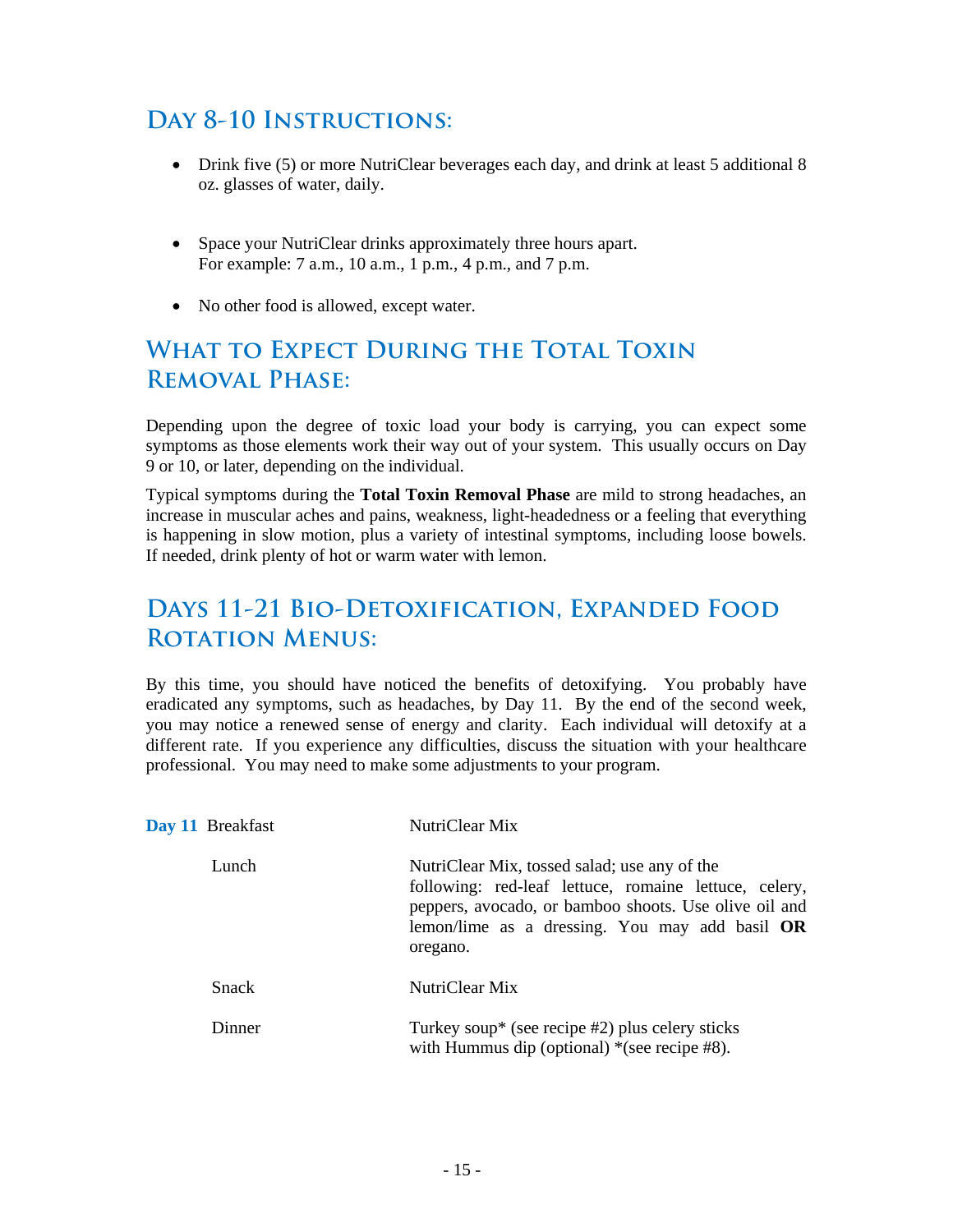| Day 12 Breakfast | NutriClear Mix                                                                                                                                                                  |
|------------------|---------------------------------------------------------------------------------------------------------------------------------------------------------------------------------|
| Lunch            | NutriClear Mix, with salad; shredded<br>cabbage, OR fresh greens with olive oil and lemon/lime<br>with a slice of grilled or steamed fish, such as Salmon,<br>Tuna, or Halibut. |
| <b>Snack</b>     | NutriClear Mix                                                                                                                                                                  |
| Dinner           | Falafel* (see recipe #6) and steamed broccoli $OR$<br>stir-fried chicken with mixed greens OR stir-fried beef<br>with vegetables $*(see recipe #13).$                           |
| Day 13 Breakfast | NutriClear Mix                                                                                                                                                                  |
| Lunch            | NutriClear Mix, and steamed artichokes with olive<br>oil as a spread OR mixed-green salad with a chicken or<br>turkey breast $OR$ 4-6 oz. grilled or baked rump steak.          |
| <b>Snack</b>     | NutriClear Mix                                                                                                                                                                  |
| Dinner           | Turkey salad *(see recipe #5) or baked Haddock<br>Italiano *(see recipe #12).                                                                                                   |
| Day 14 Breakfast | NutriClear Mix                                                                                                                                                                  |
| Lunch            | Spinach salad * (see recipe #4).                                                                                                                                                |
| <b>Snack</b>     | NutriClear Mix                                                                                                                                                                  |
| Dinner           | Hurry-up hearty hash* (see recipe #7), steamed<br>asparagus OR courgette OR rice soup with lamb.                                                                                |

### **Days 15-21:**

- Continue to rotate foods by preparing meals similar to those suggested above by following the 4-day rotation plan. For example, Day 15 meals should be similar to those listed on Day 11.
- **Every day**, drink **three** (**3) NutriClear beverages**, with at least five additional 8 oz. glasses of water.
- Continue **to avoid wheat, milk, caffeine, sugar, and fruits for 21 days**, as well as foods containing these substances.
- A small amount of lemon or lime juice may be used in recipe preparation.
- **Continue to substitute foods from the Expanded Food list choices.**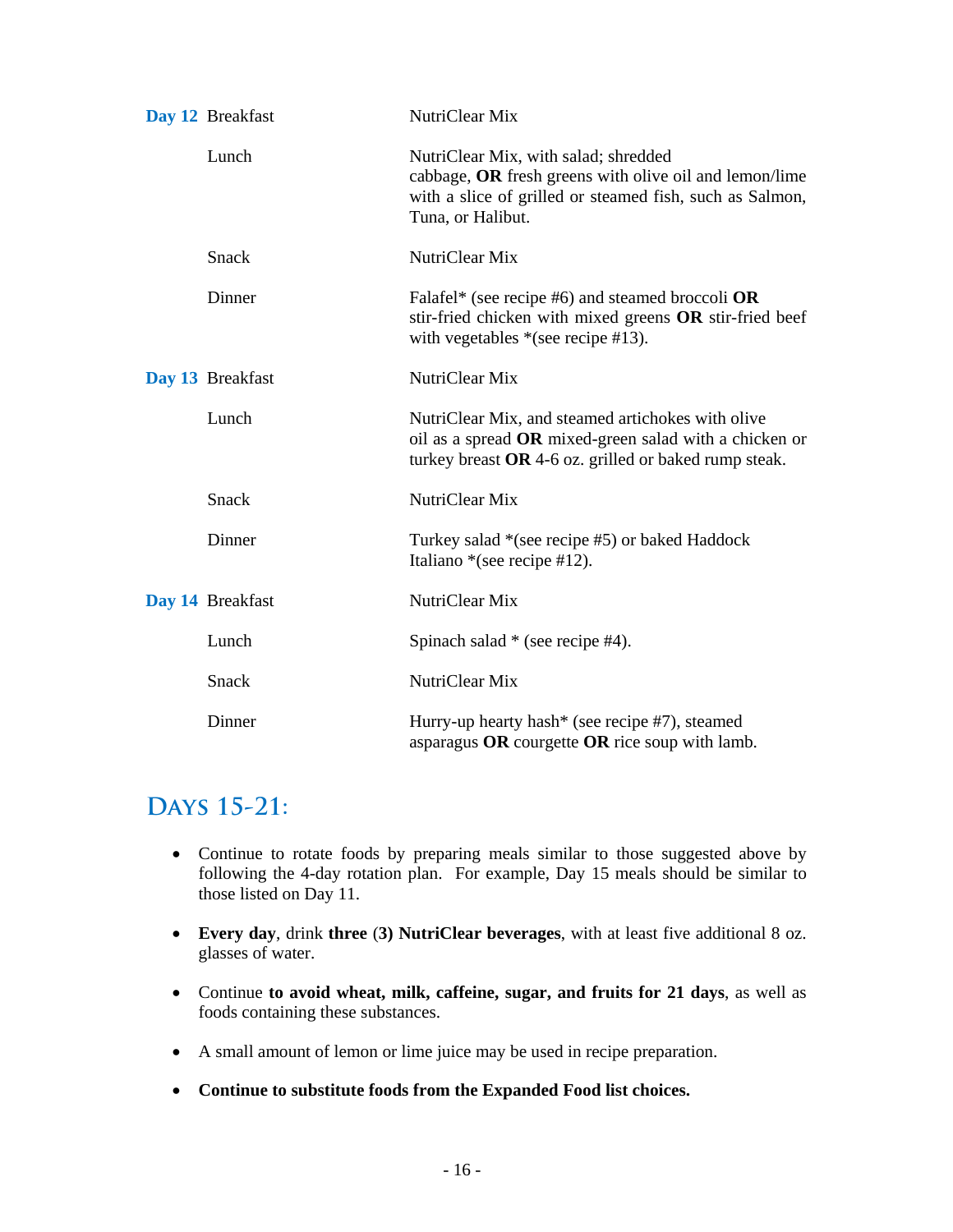#### **Additional Condiments and Beverages:**

| Bay leaf      | Dill        | Marjoram                |
|---------------|-------------|-------------------------|
| Caraway seeds | Dry mustard | Nutmeg                  |
| Chives        | Garlic      | Poppy seeds             |
| Cinnamon      | Ginger      | Tarragon                |
| Curry         | Mace        | Herbal teas (no citrus) |
| Corriander    |             |                         |

### **EXPANDED FOOD LIST CHOICES:**

Beginning with Day 1 thru 7, and Day 11 thru 21, you may eat the foods listed below on any day. Always keep in mind not to eat the same foods every day. Eat a variety of foods, and always rotate the meals.

#### **Vegetable choices**

Carrots, celery, yams, sweet potatoes, green beans, yellow wax beans, squash, broccoli, cauliflower, peas, mushrooms, cabbage, Jerusalem artichoke, avocado, beets, kale, Swiss chard, cucumber, asparagus, bok choy, brussel sprouts, spinach, chives, leeks, shallots, common artichoke, parsley, okra, etc.

#### **Meat/Seafood choices:**

**[***Note: Always try to buy organic meats.***]** Chicken, turkey, duck, lean natural beef or lamb, Cornish game hen, fresh or water-packed tuna, Halibut, Salmon, Haddock, or Flounder. Seafood is okay, except shellfish, including shrimp, lobster, mussels and scallops. Shellfish could cause sensitivity reactions.

#### **Choice of Grains:**

White rice, tapioca, Quinoa, 100% buckwheat, millet, amaranth.

#### **Choice of Dressings:**

Extra-virgin olive oil with lemon or lime and dry herbs, including oregano and basil. Flax seed oil dressing.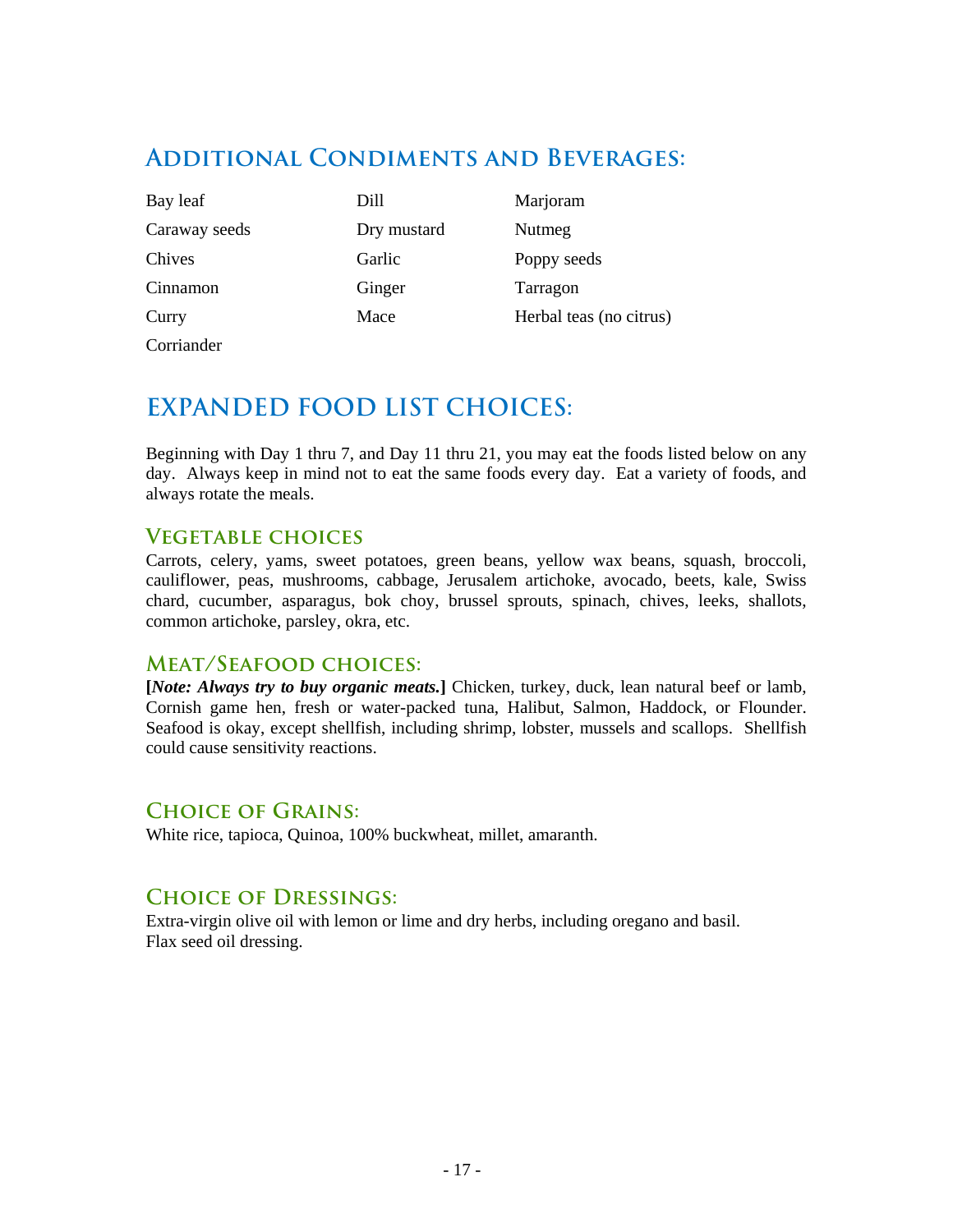#### **RECIPES**

### **#1\*Marinated Vegetables\***

1/3 cup lemon juice  $\frac{1}{2}$  cup sunflower oil  $\frac{1}{2}$  tsp. salt

1 lb. vegetables (choose from radishes, brussel sprouts, cauliflower, summer yellow squash, courgette, leeks, chives, asparagus, peas, and okra.)

1 tsp. fresh or dried salad herbs or seasonings (choose from paprika, cayenne, caraway, celery seed, chervil, cumin, dill, fennel, parsley)

- In a small saucepan, combine lemon juice, garlic and herbs. Add oil and simmer gently for 5 minutes. Cover and set aside to steep.
- Cut vegetables into bite-sized pieces. Harder vegetables like brussel sprouts, cauliflower and asparagus may first be lightly steamed. Leave others raw.
- Toss vegetables with salt in a large bowl. If you use fresh herbs, they can be added at this point.
- Pour marinade evenly over vegetables and toss again. Let sit at least 1 hour, preferably overnight, to develop full flavour. Toss from time to time, or weight vegetables down in the marinade.
- This recipe can be doubled. It keeps well.

### **#2\*Turkey Soup\***

<sup>3/4</sup> cup white rice or white basmati rice 1 medium onion, chopped 1 turkey hind quarter (about 3 pounds) 2 stalks celery with tips, sliced 2 ½ quarts water 1 green pepper, seeded and diced 1 tsp. salt 1 cup chopped Jerusalem artichoke  $\frac{1}{4}$  tsp. pepper (optional) ½ tsp. dried basil

- Rinse turkey and place in a 6-quart pot.
- Add water, bring to a boil and simmer 2 to 3 hours.
- Add remaining ingredients and continue to simmer 30 minutes.

#### **#3\*Rice Soup\***

 $\frac{1}{2}$  lb. cubed lamb  $\frac{1}{2}$  cup rice

1 can chopped tomatoes Add parsley, salt, pepper, cinnamon to taste

- Boil lamb in 2 quarts of water until cooked.
- Wash rice and add to meat. Add remaining ingredients. Cook for 30 minutes.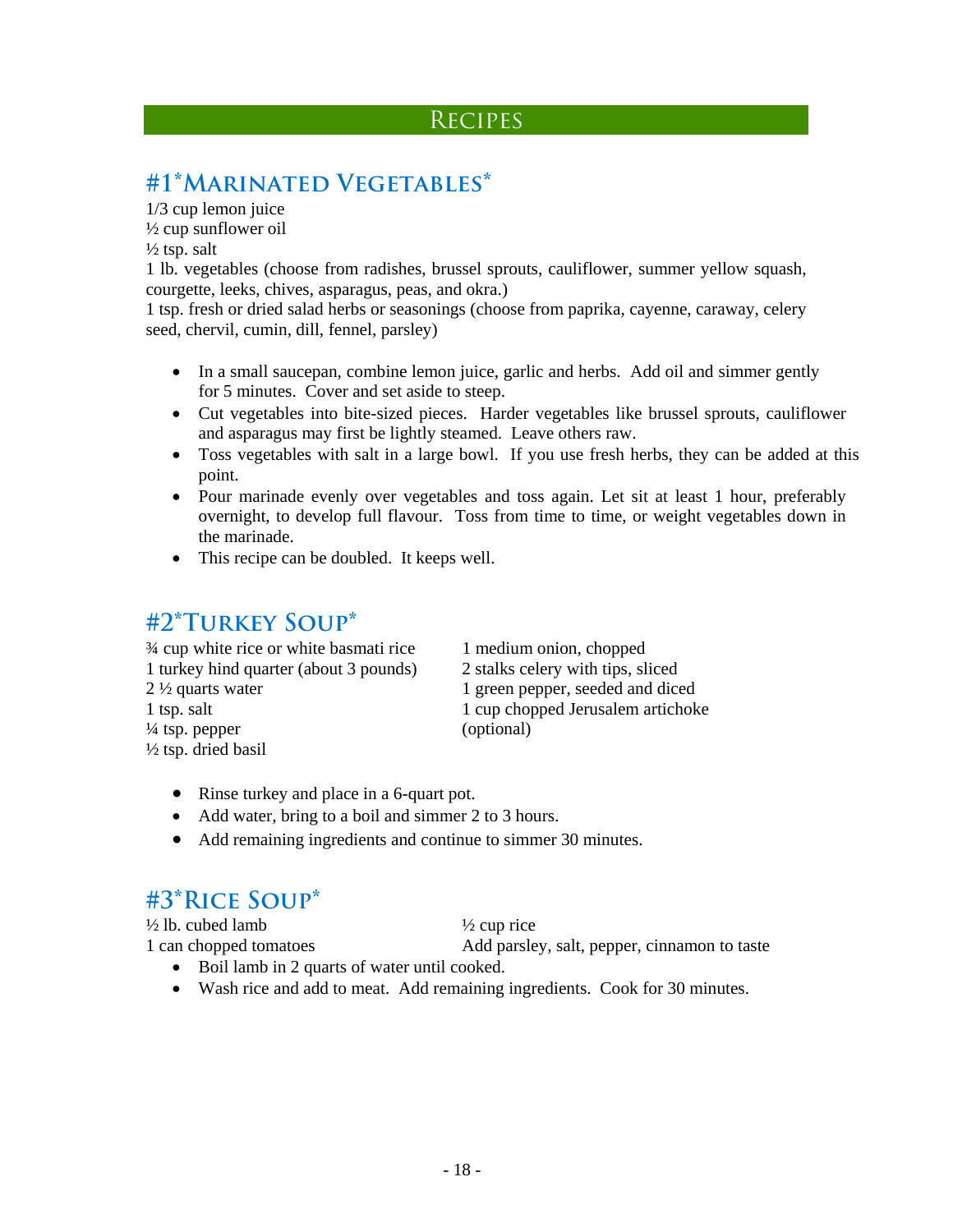### **#4\*Spinach Salad\***

1 Tbs. chives, chopped 2/3 cup olive oil 2 Tbs. leeks, diced <sup>1/4</sup> cup lime juice  $\frac{1}{2}$  cup chopped radishes 1 tsp. salt 1 bunch fresh spinach  $\frac{1}{4}$  tsp. pepper Chick peas or toasted pumpkin seeds 1 tsp. oregano, savory or thyme

Dressing:

- Mince chives, leeks and radishes until fine and pulpy. Set aside.
- Wash and drain spinach, tear into small pieces. Toss with dressing. Garnish with chick peas or toasted pumpkin seeds.

#### **#5\*Turkey Salad\***

| $\frac{1}{2}$ cup sunflower or almond oil | $\frac{1}{4}$ tsp. salt                          |
|-------------------------------------------|--------------------------------------------------|
| $1/3$ cup lemon juice                     | $1/8$ tsp. paprika                               |
| 1 sprig parsley, minced                   | 1 cup cubed turkey                               |
| 1 tsp. tarragon                           | 2 cups cooked rice                               |
| 1 tsp. dill weed                          | Almonds, pine or brazil nuts, or sunflower seeds |

- Gently toss all ingredients together. Cover and chill several hours.
- Serve on bed of lettuce. Sprinkle with chopped almonds, pine or Brazil nuts, or sunflower seeds.

#### **#6\*Falafel\***

 $\frac{1}{2}$  cup cold water  $\frac{1}{4}$  tsp. pepper

2 cups cooked chick peas 2 Tbs. chives or chopped leeks 1 Tbs. sesame or olive oil  $\frac{1}{2}$  tsp. each rosemary, thyme, turmeric, dry mustard

1 clove garlic

- Grind or mash chick peas very fine. Add liquid as needed to make smooth paste. Add remaining ingredients. Mix well.
- Shape into 2-inch balls. Place on greased baking pan. Cover with foil.
- Cover and bake at 350° for 15 minutes. Turn balls and bake uncovered for 5 minutes.
- Sprinkle with chives before serving.
- Option: Instead of making balls, you can spread mixture  $\frac{1}{2}$  inch thick on a greased cookie sheet. Bake covered 15 minutes, uncover and bake an additional 20 minutes. Cut into squares.

### **#7\*Hurry-Up Hearty Hash\***

 $\frac{1}{2}$  cup leeks or chives, chopped  $\frac{1}{2}$  tsp. salt  $\frac{1}{2}$  cup chopped pecans or pumpkin seeds 1 clove garlic, minced <sup>1</sup>/4 cup chick peas or bean flour 2 cups cooked, mashed, winter squash or pumpkin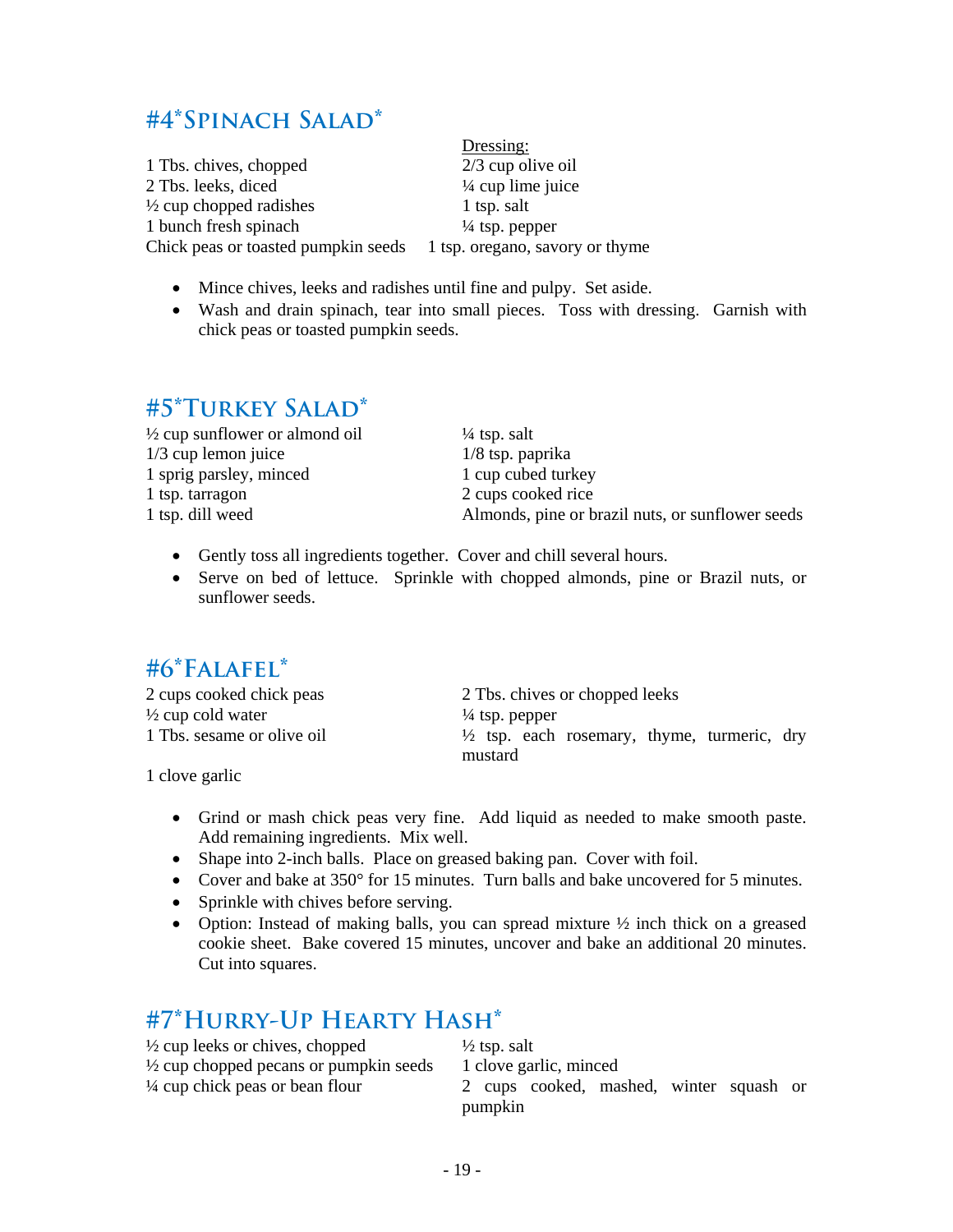2 Tbs. oil (available in health food stores)

- Combine all ingredients. Form into patties. If dry, add water. If too moist, add additional flour to desired consistency.
- Fry in lightly oiled skillet until nicely browned on both sides.
- Hint: Save leftovers for tomorrow's breakfast, or freeze for future use.

### **#8\*Hummus Dip\***

| 1 can chick peas | 3 Tbs. tahini           |
|------------------|-------------------------|
| 1 clove garlic   | $\frac{1}{2}$ tsp. salt |
| 1 lemon, juiced  | $\frac{1}{2}$ cup water |

- Rinse chick peas in hot or cold water until clear (Boil 10-15 min. optional)
- Reserve  $\frac{1}{2}$  cup water. Mash chickpeas through sieve into bowl.
- Add crushed garlic, salt, tahini, lemon juice, and water. Blend well.
- Blender: Put all ingredients in at one time. Do not over-blend. Garnish with browned pine nuts, parsley, or whole chick peas reserved from the can.

#### **#9\*Baked Haddock with Tahini\***

| 1 lb. Haddock fillet    | 3 medium onions         |
|-------------------------|-------------------------|
| 2 Tsp. oil              | 2 Tbs. lemon juice      |
| 1 clove garlic, crushed | $\frac{1}{2}$ tsp. salt |

- Marinate fish with oil, lemon juice, garlic, and salt.
- Wrap in foil with opening on top. Place in baking pan and bake for 30 min. at 350° /180°C/Mark 4
- Remove from foil and place on platter. Slice onions into thin wedges, and sauté in 3 Tbs.oil.
- Optional: brown  $\frac{1}{4}$  lb. almonds, walnuts, or pine nuts. Add to onions. Set aside.
- May be eaten with steamed rice, broccoli or asparagus.

### **#10\*Oven-Roasted Vegetables\***

| 1 med. courgette                | 1 med. summer squash      |
|---------------------------------|---------------------------|
| 1 med. red bell pepper          | 1 med. yellow bell pepper |
| 1 lb. fresh asparagus           | 1 red onion, chopped      |
| 3 Tbs. extra-virgin olive oil   | 1 tsp. salt               |
| $\frac{1}{2}$ tsp. Black pepper |                           |

- Preheat oven to 450°/230°//Mark 9
- Cut all vegetables into bite-sized pieces, excluding squash.
- Place the courgette, squash, bell peppers, asparagus, and onion in a large roasting pan and toss with oil, salt, and black pepper. Spread in a single layer.
- Roast for 30 min., stirring occasionally, until vegetables are lightly browned and tender.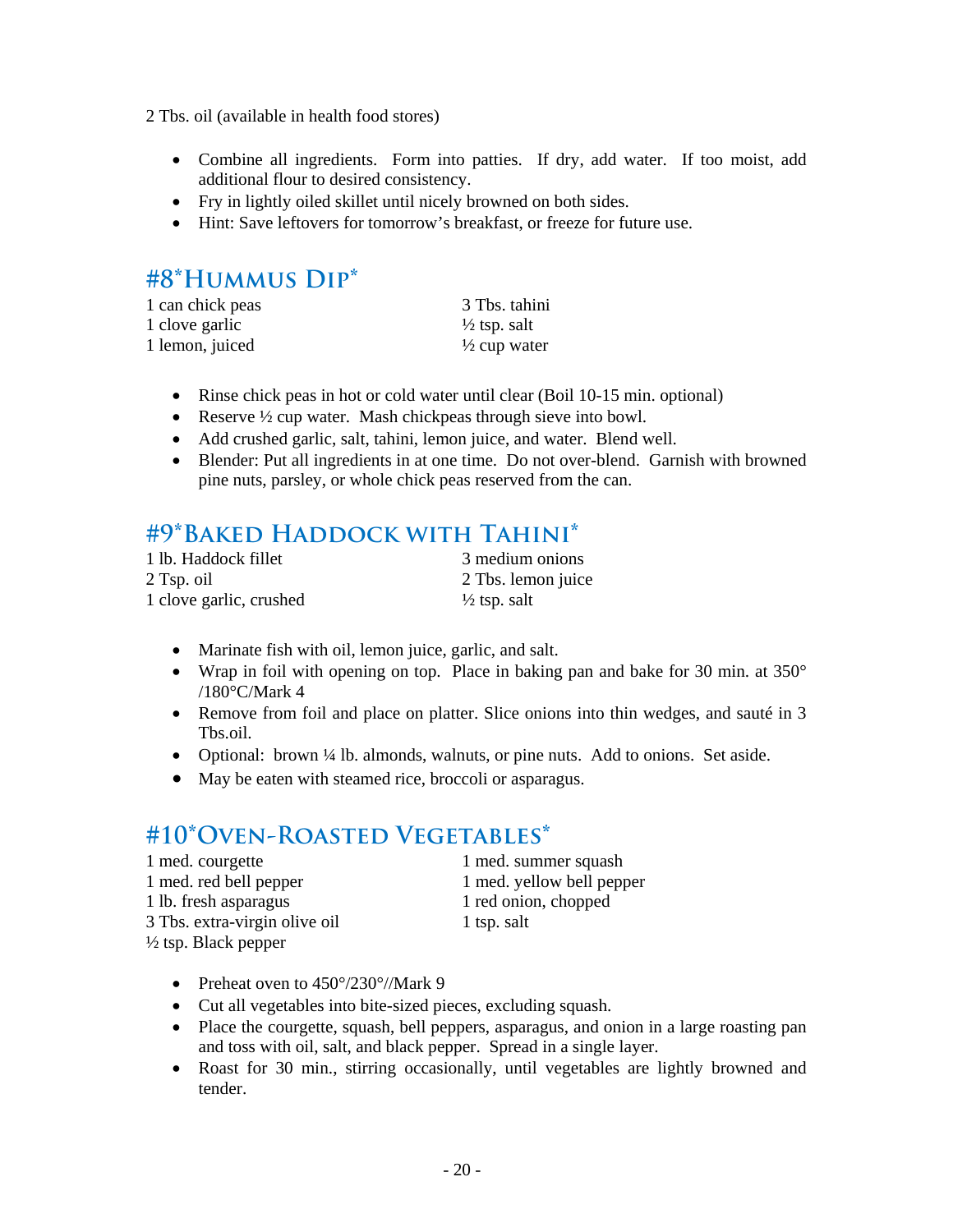### **#11\*Spicy Baked Flounder Fillet\***

1 lb. Flounder fillets 1 carrot, thinly sliced 2 garlic cloves, minced 1 tomato, diced 1 tsp. dill 1/4 tsp. black pepper 1/2 tsp. turmeric

2 Tbs. olive oil 1 Tbs. fresh lemon juice

- Rinse Flounder and place in a shallow baking dish. Over low heat, sauté garlic in oil.
- Pour garlic/oil mixture over fish and sprinkle with dill and turmeric.
- Spread carrots and tomatoes over fish, and sprinkle with fresh lemon juice and pepper.
- Cover and bake at 325°/170°c/Mark 3 for 15–20 minutes.
- Fish is done when it flakes easily with a fork.

### **#12\*Baked Haddock Italiano\***

| 1 lb. haddock                   | 4 Tbs. fresh parsley, chopped  |
|---------------------------------|--------------------------------|
| 3 Tbs. olive oil                | $\frac{1}{2}$ tsp. dried basil |
| 1 clove garlic, minced          | $\frac{1}{2}$ tsp. dill weed   |
| $\frac{1}{2}$ red onion, minced | pinch of black pepper          |
| 1 green pepper, chopped         | 1 Tbs. lemon juice             |
| 2 tomatoes, diced               |                                |

- Thoroughly wash haddock in cool water and set aside.
- Heat oil in a heavy skillet and sauté garlic and onion until tender. Add green peppers and continue to sauté on low heat until tender. Add tomatoes, parsley, basil, dill, and black pepper.
- Remove from heat and spread half the sauce on a 9 X 13 inch baking dish. Layer fish on sauce and pour the remaining sauce over the entire fish. Sprinkle with lemon juice.
- Cover with foil and bake at 375°/190°c Mark 5 for 15-20 minutes, or until flaky.

#### **#13\*Stir-fried Beef with Vegetables\***

| 12 oz. boneless sirloin steak, trimmed of fat,    |
|---------------------------------------------------|
| thinly sliced into small bite-sized strips        |
| 1 red pepper, seeded, and cut into slender strips |
| 2 Tbs. canola/olive oil mixture                   |
| المومومسة وللسوء ويعولوا                          |

1 yellow onion, thinly sliced into wedges

- 2 celery stalks, chopped
- 4 oz. thinly sliced carrots
- 1 clove garlic, pressed 4 oz. sliced mushrooms
- $\frac{1}{4}$  c. burgundy wine 2-3 Tbs. lemon juice
	- Sauté the beef in a mixture using half of the oil, half of the wine, and garlic, until beef is browned.
	- Remove from skillet. Heat the residual oil in the skillet. Sauté the onion, red pepper, celery, and carrots until the onion is tender - about 4 minutes.
	- Add the remainder of the red wine, the mushrooms and the lemon juice.
	- Stir-fry mixture for approximately 3 more minutes. Combine the vegetables with the meat.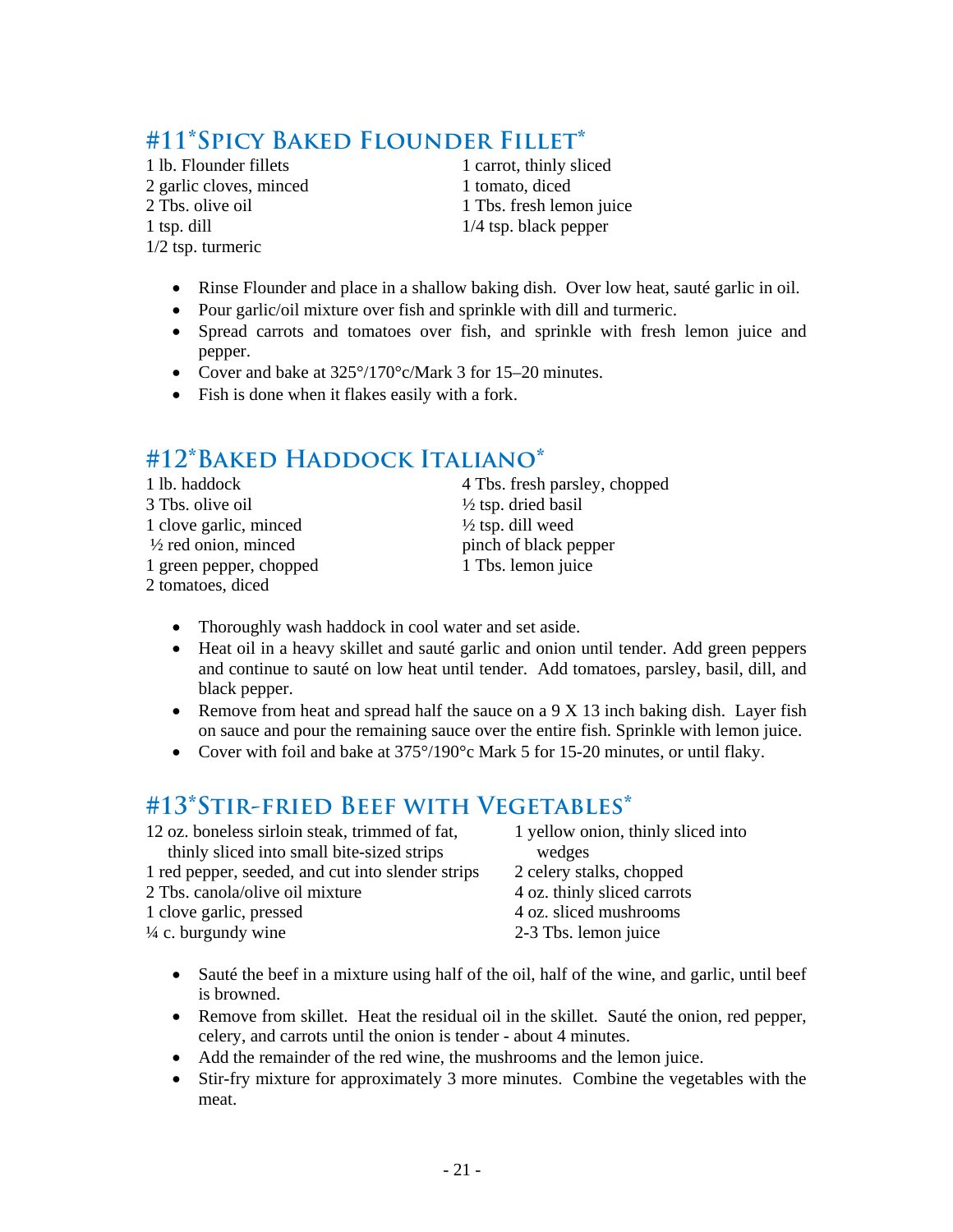#### Vegetarian Recipes

### **#14\*Teriyaki Tofu Salad\***

part, cut 3 Tbs. vegetable broth or purified water into 1-inch logs radish,

4 cups broccoli, cut into florets, stems cut into thin slices peeled and sliced into thin rounds, or 1 Tbs. teriyaki sauce (use half broccoli, half cauliflower)  $\frac{1}{2}$  cup celery, cut in diagonal slices

8 oz. plain, extra-firm tofu, cubed <sup>3/4</sup> cup spring onions, white and green

1 1/3 tsp. sesame oil, raw or toasted 1 cup red radishes or Japanese white

1 cup carrots, julienne or thin half-moons Olive oil can be used as an alternative

- Arrange cubed tofu in a 12 to 16 oz. bowl. Combine teriyaki sauce, broth, and sesame oil or extra-virgin olive oil.
- Pour over tofu and gently stir to coat. Cover and refrigerate for at least 3 hours or overnight, turning once or twice to season all sides.
- Layer and spread vegetables on a collapsible vegetable steamer, or bamboo steamer basket, over rapidly boiling water.
- Cover and steam for 6 to 8 minutes or until crisp-tender. Immediately transfer vegetables to sink. Run cold purified water over them to stop the cooking and hold their brilliant colors. Drain thoroughly.
- Arrange vegetables on a large dinner plate or in a portable 1-qt. bowl with a snap-on lid. Top with cubed, seasoned tofu and any remaining marinade.

#### **#15\*Tomato Fennel Soup with Tofu and Basil Pesto\***

| 3 medium fresh tomatoes, diced | 1 small fennel bulb, thinly sliced             |
|--------------------------------|------------------------------------------------|
| (4 if canned)                  | 1 clove garlic, minced                         |
| 2 medium onions, diced         | 2 Tbs. vegetable broth powder                  |
| 2 cups water                   | 3–4 whole stalks fresh basil or parsley        |
| 8 oz. extra-firm tofu, cubed   | $\frac{1}{2}$ lemon, juiced                    |
| 1 tsp. olive oil               | $\frac{1}{2}$ tsp. light miso, yellow or white |
|                                |                                                |

3 black olives Dash of salt Parsley

- Combine tomatoes, fennel, onion, garlic, water, vegetable broth powder, and tofu in large soup pot.
- Heat to boiling and then simmer on low, covered, for 30 minutes.
- Meanwhile, combine basil, olive oil, lemon juice, salt, miso, and olives in small food processor (or, use small blender, mortar and pestle, or suribachi) and grind to the consistency of a coarse paste.
- Once soup is served, add a dollop of basil pesto in the center. Stir in pesto while eating.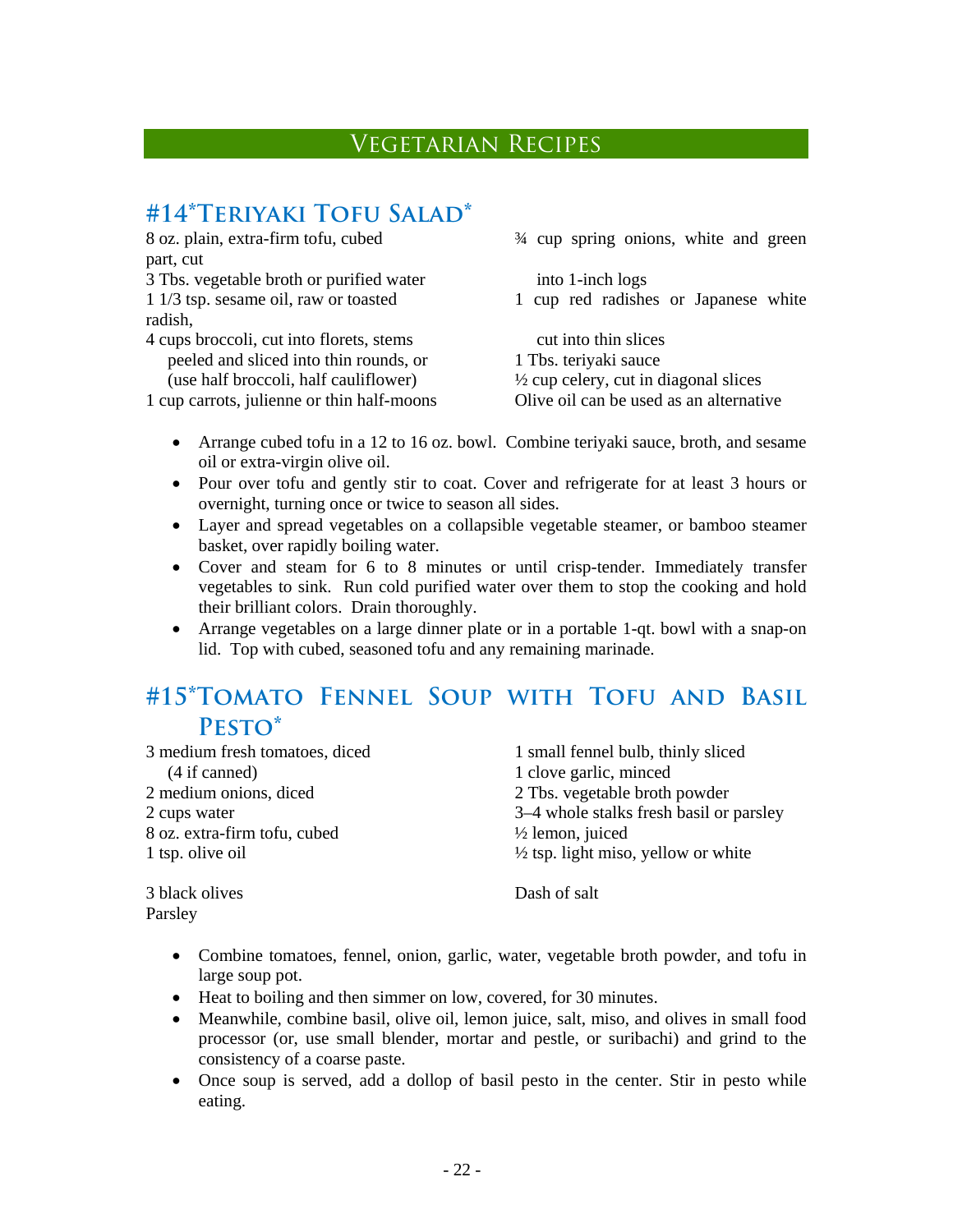### **#16\*Soy Burger with Green Beans\***

 $1/3$  tsp. olive oil  $\frac{1}{4}$  tsp. ground allspice 1 cup canned chopped tomatoes 1 cup red seedless grapes  $1\frac{1}{2}$  tsp. tomato paste  $\frac{1}{4}$  tsp. oregano

3 tsp. grated non-dairy cheese

1 cup Soya Mince 1 cup frozen green beans, thawed 1 clove garlic, minced Salt and pepper to taste

- Heat oil in a heavy non-stick skillet over medium-high heat.
- Sauté mince, onion, and garlic about 5 minutes, stirring constantly, until onions are translucent.
- Stir in tomato paste, oregano, and all-spice. Season with salt and pepper to taste and bring to a boil.
- Reduce heat to medium and simmer 5 to 10 minutes, or until liquid is reduced by half.
- Stir in green beans and bring to a simmer. Sprinkle non-dairy cheese over top. Serve grapes on the side.

### **#17\*Ginger-Scallion Tofu Stir-Fry\***

2 cups mushrooms, sliced 1 Tbs. lite soy sauce 1/8 cup vegetable stock 1 Tbs. fresh ginger, minced 1 ½ cloves garlic, minced 1 ½ cups tomatoes, chopped oil pieces

- 
- 
- 8 oz. extra-firm tofu, thinly sliced 1 1/3 tsp. canola oil or extra-virgin olive
- 3 cups snow peas, thawed if frozen  $1 \frac{1}{2}$  cups spring onions, cut into 1-inch
	- Combine mushrooms, soy sauce, vegetable stock, ginger, garlic, tomatoes, and tofu in a bowl and marinate 30 minutes.
	- Heat oil in a heavy skillet or wok over medium-high heat. Add tofu mixture and stirfry 3-4 minutes. Add snow peas and scallions and stir-fry 3-4 minutes or until snow peas are bright green.

### **#18\*Orange, Tofu, and Spinach Salad\***

| 1 lb. package pre-washed baby spinach or flat leaf $1^{1/3}$ tsp. untoasted sesame or almond oil      |                                             |
|-------------------------------------------------------------------------------------------------------|---------------------------------------------|
| spinach, steamed, washed, spun dry,                                                                   | $4\frac{1}{2}$ to 6 oz. smoked tofu, cubed  |
| torn into large pieces                                                                                | $\frac{1}{2}$ Tbs. Umeboshi plum vinegar or |
| $\frac{1}{2}$ grated carrot                                                                           | rice vinegar                                |
| $\frac{1}{2}$ Sweet red onion,                                                                        | 1/3 cup water chestnuts, drained            |
| cut into rings                                                                                        | 1-inch piece of fresh gingerroot            |
| 1 Seedless orange, peeled $&$ sectioned, or 2/3-Cup 1 Tbs. purified water<br>mandarin orange sections |                                             |